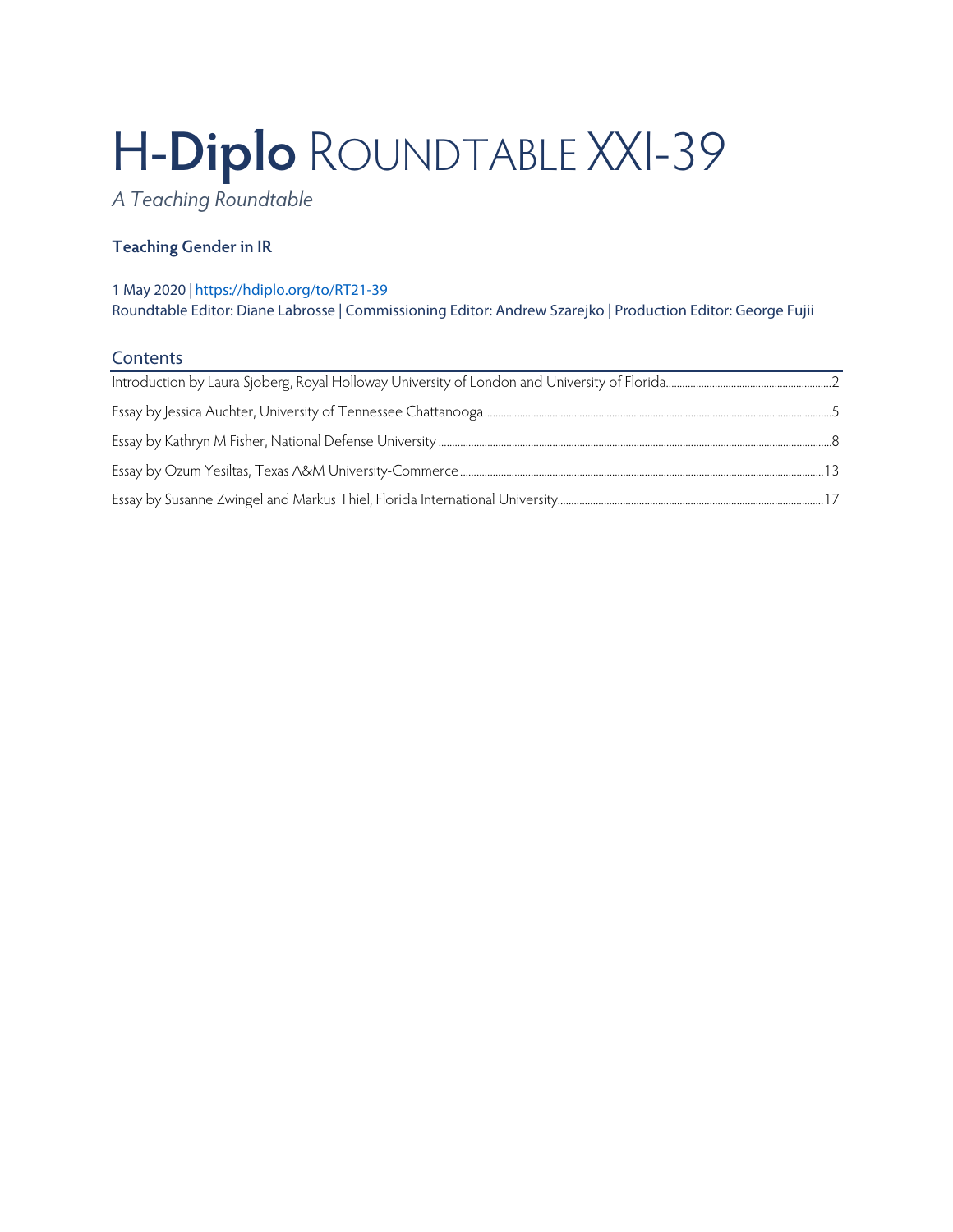# <span id="page-1-0"></span>Introduction by Laura Sjoberg, Royal Holloway University of London and University of Florida

he first class I ever taught by myself was called Gender and Politics. Before ever entering the classroom, I spent countless hours producing a syllabus. As I worked on the structure of the class, I grappled with how to deal with questions of positionality, reflexivity, intersectionality, student interaction, policy and career relevance, optimism The first class I ever taught by myself was called Gender and Politics. Before ever entering the classroom, I spent<br>countless hours producing a syllabus. As I worked on the structure of the class, I grappled with how to de syllabus which, on paper, I found both normatively satisfactory and pedagogically optimal. I walked into the first day of class very confidently, passed out the syllabus, and explained my commitments as a scholar and a teacher in a (heavily rehearsed) way that I was sure was accessible. I then opened the floor to questions from my students.

With this build-up, you can imagine the disastrous result which followed: I was irreparably stumped by the first question. I had prepared for questions about where I fell on a scale of liberal, radical, and/or post-structural feminisms, if I was concerned about my authority to talk about intersections of gender, race, and sexuality as a cis\* white woman, among others. The question that stumped me?

"What is gender?" At the time, I could propose answers to that question in 200 pages, using a wide variety of asterisks and question marks, caveats and detours. But a couple of sentences? To a student? Uh, no. That class spent most of the semester discussing that question, and why it is so difficult both to ask and to answer. Decades later, I feel *a little* less stuck, but still respectful of the difficulties of understanding gender, especially in classroom situations.

It is this set of problems that the essays in this roundtable address from a variety of different angles. The contributors ask what gender is, and what the best ways to engage IR students with issues of gender are. Jessica Auchter, in her contribution, sets the stage for the framing of these questions: how do you decide which readings are included and excluded when teaching gender in IR classrooms? How do you frame the teaching of gender?

The authors in this roundtable discussion bring to the conversation bring both different contexts and different concerns. The classes in which they teach gender vary significantly—some of our essayists teach traditional-aged undergraduates at a four-year residential institution, while another teaches post-graduate soldiers at a military institution, and others fall somewhere in the middle. The spectrum of authors here is in many ways representative of scholars looking to address teaching gender in IR—they are diverse, and have diverse concerns. That said, the scholars in this roundtable share something IR scholars more broadly do not—something important—that they are indeed interested not only in teaching gender, but in doing it well.

Before I move on, then, to contextualizing and engaging these pieces, I want to talk more about those teachers of international relations and international security who are not represented here—those who ignore, take causally, or even meet with hostility, the idea of teaching gender in IR classrooms. Many colleagues omit explicit mentions of gender in their politics and IR syllabi, either because they truly believe gender is irrelevant to their substantive interests or because they have difficulty sorting through the relevant work to select the most appropriate readings for their syllabi. Even syllabi which do address gender often treat the subject quite marginally. One recurring theme is relegating work on gender to one class period or one week, and then scheduling that week as the one when a professor intends to be otherwise cancel class, telling students either to read on their own that week or that the readings are not that important and/or will not be examined. Another pattern is scholars who assign only gender-essentialist work on gender, characterizing women as necessarily peaceful or as limited to being victims rather than agents. Another theme is framing gender as something women have (not men), and therefore limiting gender readings to those about the status of women. Still others treat gender readings on their syllabi as a foil, a joke, or a one-off. By their discussion in class, teachers will signal to students that work on gender is to be taken as different, less rigorous, or less topical than 'proper' IR work. All of these situations communicate either an explicit or implicit message to students that the professor takes gender work less seriously than the other readings which are assigned, and the student may/should view it similarly.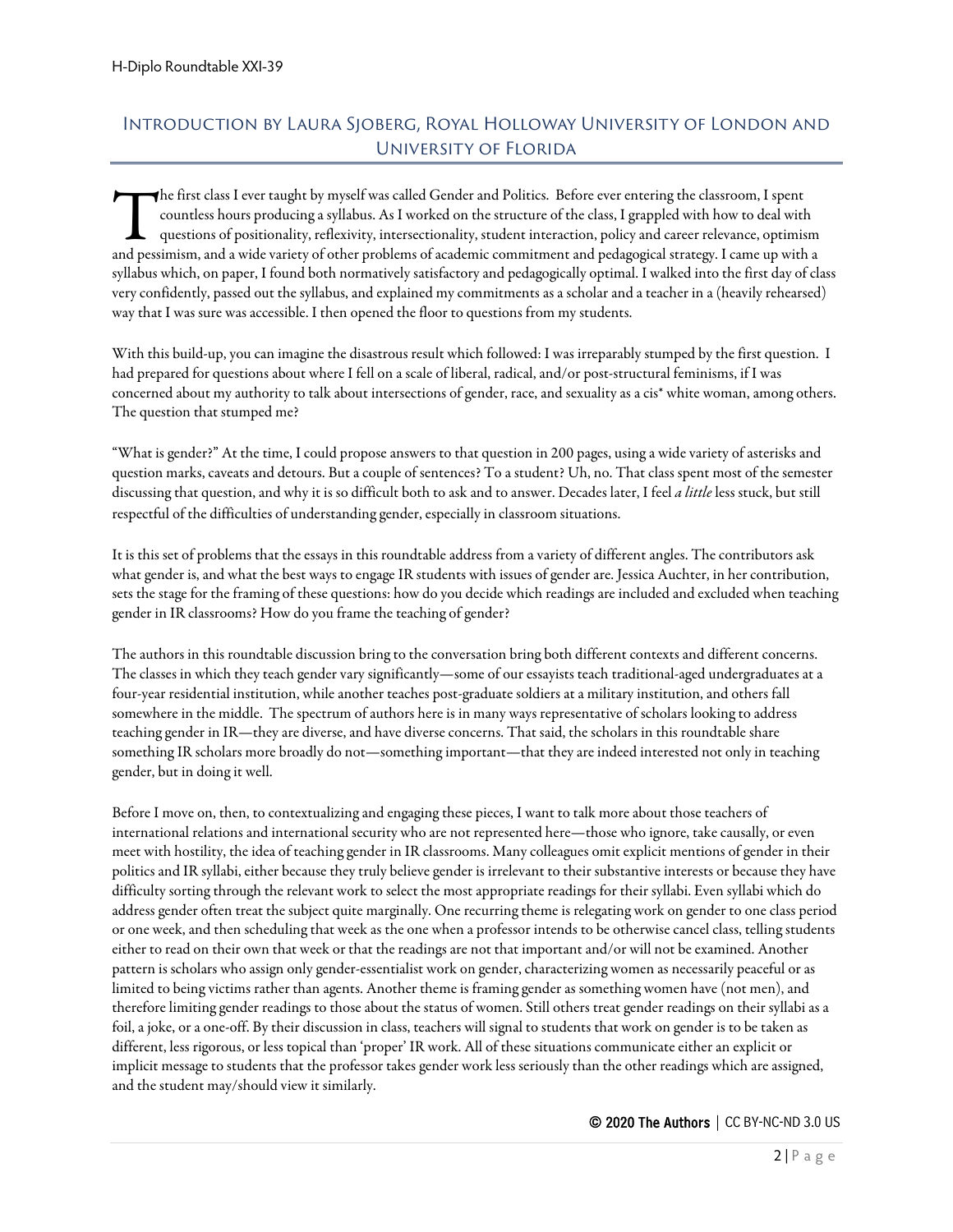The authors in this roundtable look to discourage these trends, and argue that it is important both to signal the (increasing) relevance of gender work and to put significant thought into when and how gender is presented in IR classes, and with what readings. Ozum Yesiltas is interested in mainstreaming gender in IR courses which do not primarily address gender—how do you teach gender *in IR classes*? Particularly, Yesiltas sees work based on gender as playing a key role in decentering the sticky state-centrism of mainstream IR scholarship. To Yesiltas, gender work not only contributes insights about how gender operates substantively in global politics but also insights about *where* global politics takes place and how perspectives matter in settling the substantive dimensions of the field. Yesiltas explains the ways that deploying particular readings about gender in IR classes can serve to critique the state-centrism of 'traditional' IR work and open up other areas of study across the global political arena.

Kathryn Fisher looks practically at the benefits and challenges of teaching gender in IR in both traditional undergraduate classrooms and in the graduate classrooms of National Defense University where she is employed. Fisher explores these challenges in three areas: conceptual/theoretical (what is gender and what do you teach it as?), illustrative/empirical (how can examples be used to provide learners with concrete understandings of gender?), and situational/self-reflective (how can an instructor get learners to reflect about gender, both in global politics and in their lives?). Across these areas, Fisher identifies many commonalities across classroom types both about successful strategies for teaching gender and about continuing challenges.

One of the continuing challenges that Fisher identifies is teaching gender without essentialism. This is also a central concern of Auchter's. Essentialism is a word I used above without explaining; like gender, it is a complex concept. A quick way to think about essentialism is that it is a word for the unjustified assumption that people of a certain sex (or in some other category) *necessarily* have particular traits in common. Examples of common essentialisms around gender and IR and international security include the assumptions that women are non-violent themselves and/or invested in peace, that women have less fiscal agency and more fiscal responsibility than men do, and that women are always and necessarily interested in (biological and social) reproduction. Auchter discusses particular tactics to teach students what essentialism is and how to root it out of [gender-based teaching in] IR. Auchter shares experiences with centering gender discussions in classes around masculinities and femininities in global politics, rather than around women as a subject of gender. Auchter also discusses the importance of including work on gender and IR that runs counter to gender-essentialist assumptions, including research on politically violent women and victimized men. Within these contexts, Auchter discusses the importance of assigning essentialist work (which she calls 'bad feminist' work) to show students its analytic and political limitations. In my view, each of these is a key steps.

Another key step in my view is one taken by Susanne Zwingel and Markus Thiel in this roundtable—one of dealing with issues about teaching gender side-by-side with issues about teaching sexuality. Using a conversation-based format, Zwingel and Thiel link their personal(s) to their political(s) and pedagog(y/ies), demonstrating that gender and sexuality can decenter not only canonical literature in IR but also the stability of the subjects in/of global politics. They engage the complex relationships between teaching gender and sexuality, conundrums about presentation, and visibility around gender and sexuality.

Across these engagements, the roundtable participants provide both important theorizations and key examples about how to teach gender in IR and security classrooms. They provide reading suggestions, tips for teaching techniques, and ideas about how to deal with the everyday challenges of teaching gender and IR. The roundtable is great along all of these axes, and I find it incredibly useful.

Looking forward, it would be wonderful to be able to increase the number of voices participating in this conversation, and the diversity of representation of those voices along a number of dimensions. (How) are questions of teaching gender in IR different in different places in the world? (How) do the appropriate readings, techniques, and conversations differ by type of institution or type of course? (How) do issues of teaching gender overlap with or engage with not only questions of teaching sexuality, but also with questions of teaching race, religion, nationalism, etc.? (How) do questions of gender, sexuality, and other positionalities within classrooms affect the ways that gender can (or should) be taught? (Where) in the substance of IR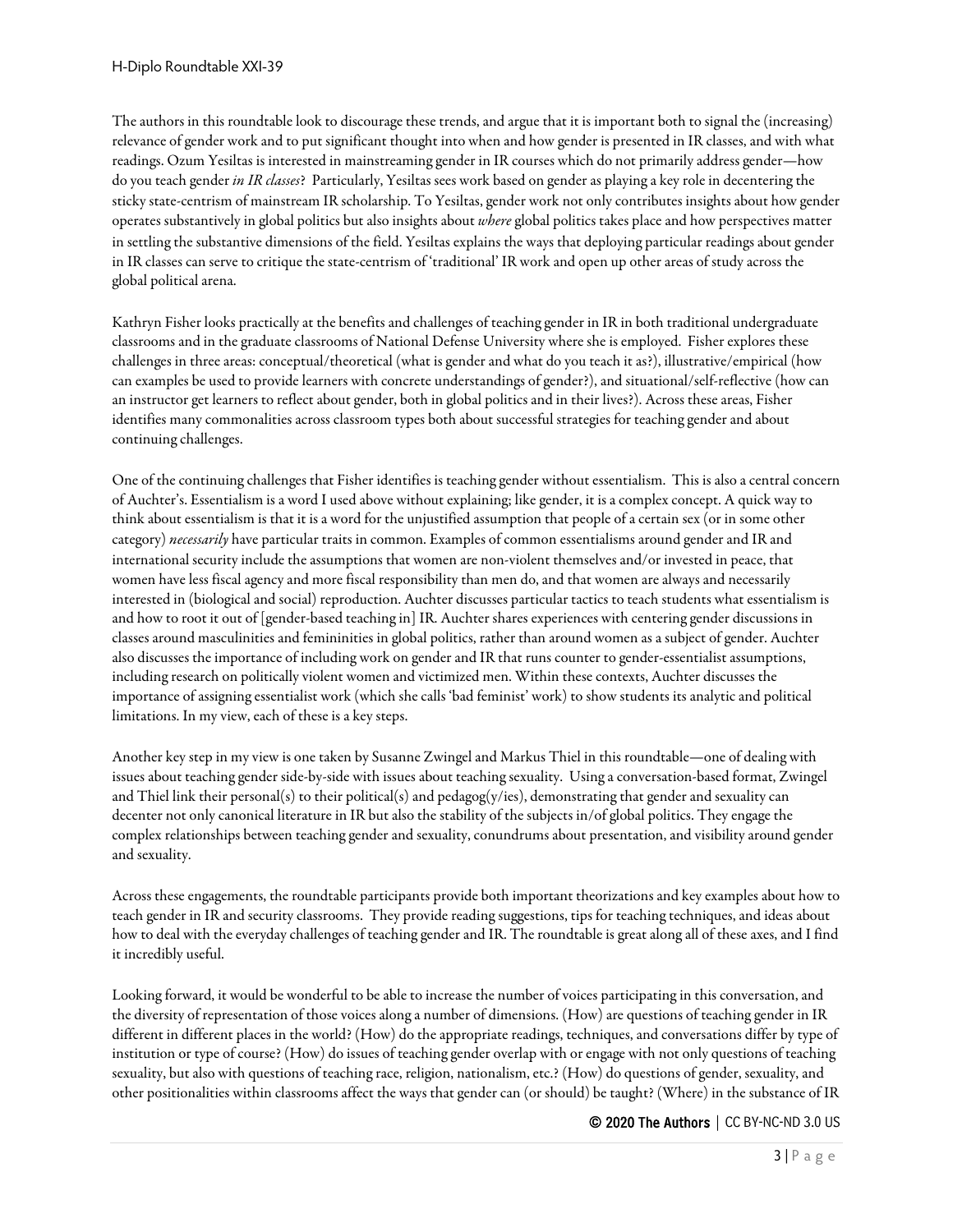generally or international security specifically is it useful to think about masculinities, femininities, and sexualities? These are questions that I hope that readers will carry not only through reading the pieces in this roundtable, but as they construct and teach their courses.

#### Participants:

Laura Sjoberg is British Academy Global Professor of Politics and International Relations at Royal Holloway University of London, and Professor of Political Science at the University of Florida. Her research interests include feminist security theorizing, representations of women's political violence, and political methodology. Her work has been published in more than four dozen journals of politics, international relations, gender studies, geography, and law. She is author or editor of fifteen books, including, most recently, with Jessica Peet, Gender and *Civilian Victimization* (Routledge, 2019) and with J. Samuel Barkin, *International Relations' Last Synthesis* (Oxford, 2019).

Jessica Auchter is Guerry Professor and Associate Professor of Political Science at The University of Tennessee Chattanooga. Her research focuses on visual politics and culture. Her book, *The Politics of Haunting and Memory in International Relations* (Routledge, 2014), examines memorialization and the politics and ethics of being haunted by the dead. Her work appears in *Critical Studies on Security, Journal of Global Security Studies, International Affairs, Millennium, Journal for Cultural Research, Global Discourse, Human Remains and Violence, Review of International Studies,* and *International Feminist Journal of Politics,* among others, and in several edited volumes. She is currently working on a book manuscript on the global politics of dead bodies.

Kathryn M. Fisher is an Associate Professor of International Security Studies with National Defense University, working with their Joint Special Operations Master of Arts program based at Ft. Bragg. In addition to her book *Security, Identity, and British Counterterrorism Policy* (Palgrave, 2015), she has published in areas such as critical terrorism studies and temporality and International Relations (IR). She received her PhD in IR from the London School of Economics and Political Science, MA in International Affairs from American University, and BA in Geography and French from the University of Colorado.

Markus Thiel is associate professor in the Department of Politics and International Relations at Florida International University, Miami, and director of FIU's EU-Jean Monnet Center of Excellence. His research focuses on European political sociology and LGBTIQ Politics, with several books and articles published in these areas, including *Sexualities in World Politics: How LGBTQ Claims Shape International Relations*' (edited with Manuela Picq, Routledge, 2015) and *European Civil Society & Human Rights Advocacy* (University of Pennsylvania Press, 2017). He currently works on a monograph that critically examines the EU's international LGBTI rights promotion policies (Routledge, forthcoming 2021).

Ozum Yesiltas is an Assistant Professor of Political Science at Texas A&M University-Commerce. She earned her BA in Sociology and MA in International Relations from the Middle East Technical University in Ankara, Turkey, and received her Ph.D. in International Relations from Florida International University in 2014. Her teaching and research interests include human rights, nationalism and ethnic conflict, conflict resolution and gender and identity politics with a focus on the Middle East and the Kurdish question. She did extensive field research in Iraq, Syria, and Turkey and published on the issues of ethnic movements, conflict and democratization in the Middle East.

Susanne Zwingel is Associate Professor in the Department of Politics and International Relations at Florida International University. Her research interests are women's human rights and their translation, women's movements and public gender policies around the world, global governance and gender, and feminist and post-colonial IR theories. She is author of *Translating International Women's Rights: The CEDAW Convention in Context* (Palgrave Macmillan, 2016) and co-editor with Elisabeth Prügl and Gülay Caglar of *Feminist Strategies in International Governance* (Routledge, 2013). She currently works on transnational gender norm translations in South Florida and the Caribbean.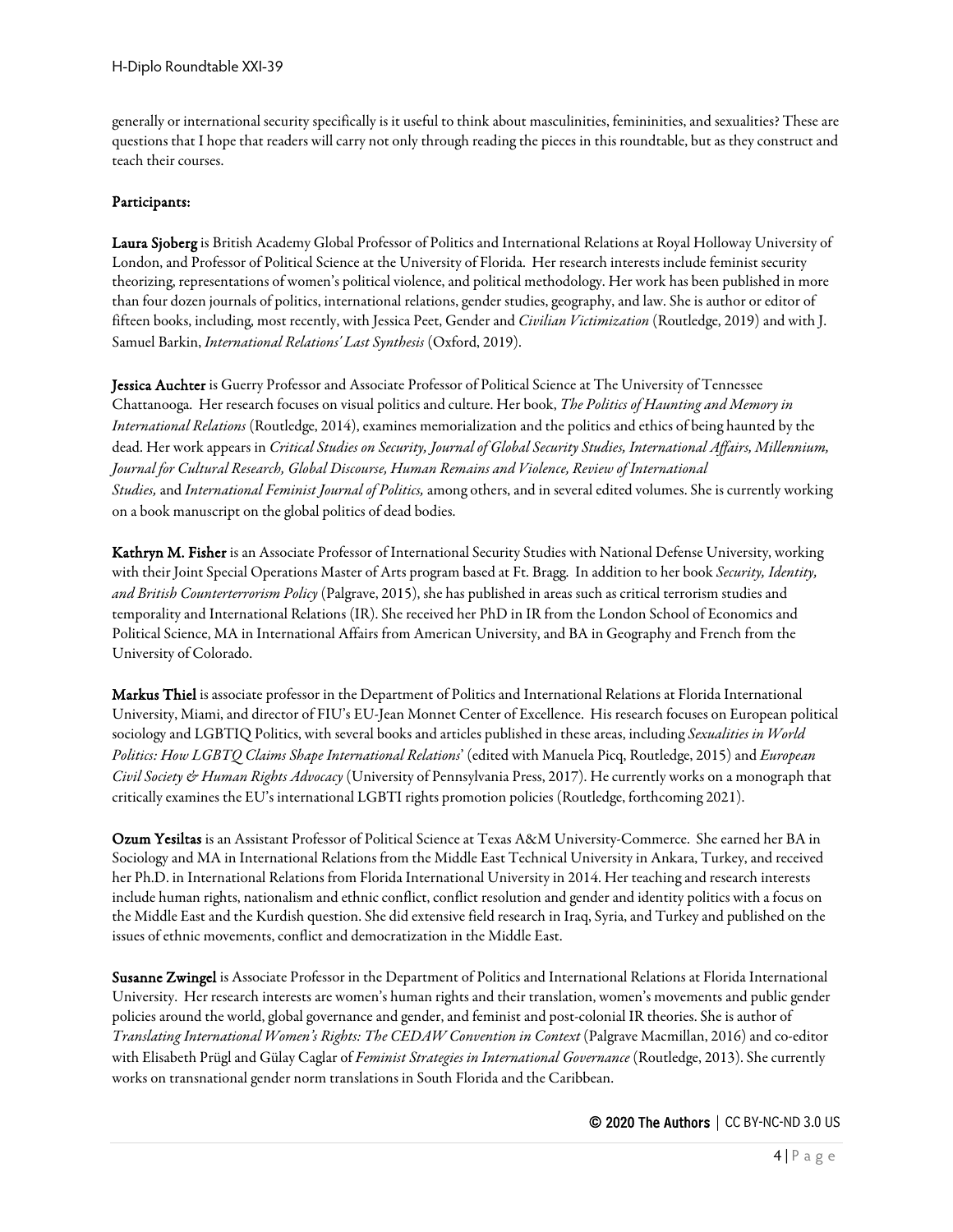# Essay by Jessica Auchter, University of Tennessee Chattanooga

<span id="page-4-0"></span> $\blacktriangledown$ eaching Gender and IR is a challenge because in many cases the faculty member has had to justify the need for such a course in the first place. Such justification is often couched in the context of what gender can bring to already established or existing theoretical frameworks, approaches, or concepts, such as political economy, security, **theory.** This a challenge because in many cases the faculty member has had to justify the need for such a course in the first place. Such justification is often couched in the context of what gender can bring to already e in the curriculum, but also generates the temptation to cram as much as possible into the course. Suffused in a graduate program that allowed a substantive focus on Gender and IR, my first undergraduate class offering was a syllabus full of theoretical debates between postmodernist feminist and feminist standpoint approaches to IR, and focusing on debates such as gender-as-variable. I quickly realized that students did not approach gender from an IR theory perspective when they entered the classroom, and were less interested in the internal debates of IR theory that I had used to justify the existence and need for the class in the first place.

I began to shift my perspective a bit, and ask about aspects of global politics that we could focus on in which adopting a feminist perspective would allow students to see the issue differently. Yet I quickly realized that those same intra-theoretical debates in IR theory were posing difficult questions for syllabus design, particularly the selection of reading assignments. This contribution seeks to examine the question of whose voices to include on the Gender and IR syllabus. It thus begins with the nuances of course design and the dilemmas a faculty member encounters in this regard. I examine the debate within the literature to consider what it means to teach about women's lives in global politics versus what it means to teach about gender in global politics. I consider the different ways in which to focus on problems of masculinity and femininity, and what choices faculty members can make for including particular canonical readings that may reify essentialist understandings of gender. I then advocate centralizing the question of power relations and the way gender essentialisms reinforce particular sets of power relations as a means to balance potentially competing aims.

This contribution explores the questions associated with syllabus design for teaching Gender and International Relations, two main questions in particular: 1. What is the basis for including and excluding particular reading assignments and to what extent is ideological syllabus diversity desirable for a Gender and IR class?, and 2. what are some ways in which syllabi can be framed, particularly in the women/ "women" question of a focus on women's lives versus a focus on gender?

Feminists have long focused on the importance of bringing women's voices to the table, and the way in which their stories matter for IR. Cynthia Enloe's relevant work is exemplary.[1](#page-4-1) Yet there remains a debate in the field over whether we should be framing our scholarship in terms of women or in terms of gender. At my regional state university, half of the students taking my course are Women, Gender, and Sexuality studies (WGS) majorsand minors, and the other half are political science majors. The WGS program recently changed its name from Women's Studies to Women, Gender and Sexuality Studies, acknowledging the disciplinary shifts in language and focus. I frame this debate in two ways in my Gender and IR class.

First, I center the class on the problem of masculinity/femininity. This allows us to discuss how women's lives have been decentered from traditional approaches to global politics, while also emphasizing the ways in which gendered understandings impact both women and men. Early on in the semester I put the terms femininity and masculinity up on the board and ask students to name attributes that are typically associated with each. The binaries that emerge (rational/emotional, strong/weak, independence/relationality, violence/peace, invulnerable/vulnerable, public/private) allow us to examine how particular values generate hierarchies, and to discuss how masculine characteristics are also those that tend to be valued in the political sphere. This sets the scene for further discussions about the impact of these stereotypical characteristics. At this point in the class I usually show some images that equate nationhood with femininity, such as Lady Liberty or the French figure of Marianne. This allows students to see firsthand the ways in which states draw

<span id="page-4-1"></span><sup>1</sup> See, for example, Cynthia Enloe, *Bananas, Beaches and Bases: Making Feminist Sense of International Politics* (Los Angeles: University of California Press, 2014).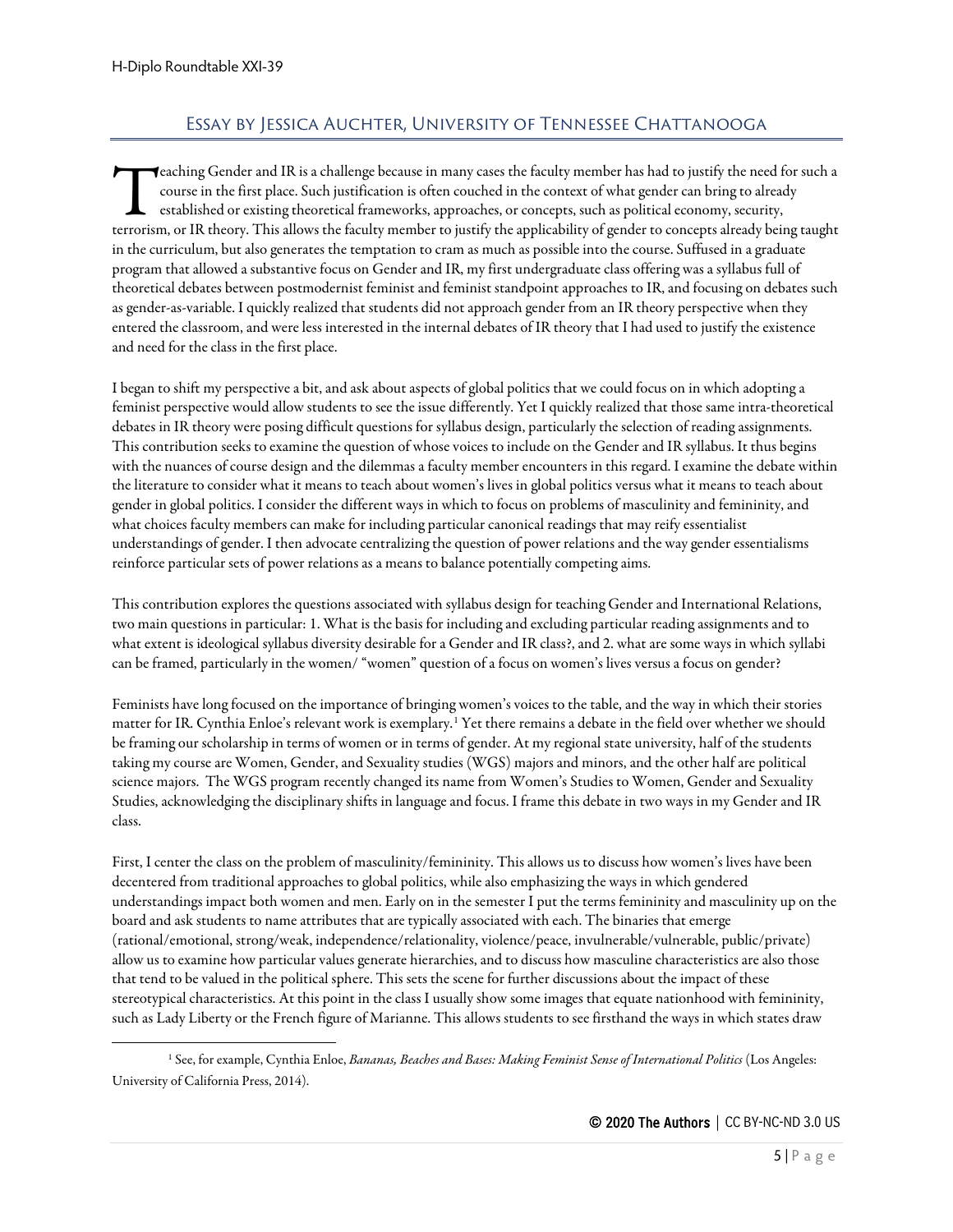on these characteristics to conduct statecraft, including waging war to defend the home front, which they can now envision as a highly gendered notion. I also show some example from popular culture, including the ad campaign by Tide detergent called DadMom,<sup>[2](#page-5-0)</sup> which depicts a man using his "brute strength" to do laundry, a responsibility typically associated with mothering, and a baby carrier for sale targeted at men that looks like a bulletproof vest.<sup>[3](#page-5-1)</sup> These examples help students to see how particular characteristics are gendered, and this moves them beyond assumptions about biological sex.

In order to do that, however, the students need to see examples of scholars talking about gender who reduce the issue to one of biological sex. They need to see 'bad feminist' work. This type of work is not the work that leaves out gender, as that is covered in every other IR class they will take. Rather, it is work written by supposed allies that offers a problematic perspective on these topics. For example, I assign Francis Fukuyama's Women and the Evolution of World Politics.[4](#page-5-2) This piece offers a great example of "bad feminism" because Fukuyama equates women to peace and uses this to justify the advantages and disadvantages of female leadership. For the following class I assign some responses to Fukuyama from J. Ann Tickner, Barbara Ehrenreich, and Katha Pollitt<sup>[5](#page-5-3)</sup> since I have found that assigning the responses alongside the piece in the same class makes the students almost defensive of Fukuyama's work and his 'good intentions.' Discussing the piece in its own right first allows for a fuller exploration of how assumptions about gender can color our perceptions of how the world works. This also helps drive home the point that individuals or institutions formally committed to gender equality may still be operating by the limiting assumption that women are emotional and peaceful, while men are rational and prone to violence.

I also assign some pieces written by women that examine the debate about women in combat and the connections between women and peace.<sup>[6](#page-5-4)</sup> To contribute to the discussion, one of my students offered his experience in the military during the discussion about women in combat units, and suggested that one argument he had heard was that if women were in combat, male soldiers would take unnecessary risks to save them, thus impacting military effectiveness. This provided a great example of how assumptions about masculinity translate into policy and have real-world consequences. Examples such as this are effective precisely because theoretical debates about masculinity and femininity are often seen as armchair politics that has no bearing on the real world. So, it is important to connect these characteristics to examples associated with actual policy.

Second, I focus on how gender essentialisms impact our perception of women and men in global politics. I centralize this through two main empirical contexts: first, female perpetrators of violence, and second, male victims of violence. These two cases allow us to discuss the construction of vulnerability in global politics and also how individuals who disrupt these categories are depicted. For the former, I primarily assign Laura Sjoberg and Caron Gentry's *Mothers, Monsters, Whores: Women's Violence in Global Politics.[7](#page-5-5)* This allows the class to begin thinking about particular framings of violent women, to

<sup>4</sup> Francis Fukuyama, "Women and the Evolution of World Politics," *Foreign Affairs 77:5* (September/October 1998): 24-40.

<span id="page-5-3"></span><span id="page-5-2"></span><span id="page-5-1"></span><sup>5</sup> J. Ann Tickner, "Why Women Can't Run the World: International Politics According to Francis Fukuyama," *International Studies Review* 1:3 (Fall 1999): 3-11[, https://doi.org/10.1111/1521-9488.00162;](https://doi.org/10.1111/1521-9488.00162) Barbara Ehrenreich and Katha Pollitt, "Fukuyama's Follies: So What if Women Ruled the World?" *Foreign Affairs* 78:1 (January/February 1999): 118-125.

<span id="page-5-5"></span><span id="page-5-4"></span><sup>6</sup> Sara Ruddick, "Pacifying the Forces: Drafting Women in the Interests of Peace," *Signs* 8:3 (Spring 1983): 471-489; Anna Simons, "Women in Combat Units: It's Still a Bad Idea," *Parameters* 31:2 (Summer 2001): 89-100; Megan McKenzie, "Let Women Fight," *Foreign Affairs* 91:6 (November/December 2012): 32-42.

<sup>7</sup> Laura Sjoberg and Caron Gentry, *Mothers Monsters, Whores: Women's Violence in Global Politics* (London: Zed, 2007).

<span id="page-5-0"></span><sup>&</sup>lt;sup>2</sup> Tide, "DadMom," YouTube Video, 0:52, posted 21 January 2014[, https://www.youtube.com/watch?v=RDZ0SdlKPXU.](https://www.youtube.com/watch?v=RDZ0SdlKPXU)

<sup>&</sup>lt;sup>3</sup> "Tactical Baby Gear," USA Patriot Tactical[, https://uspatriottactical.com/tactical-baby-gear-tactical-baby-carrier.](https://uspatriottactical.com/tactical-baby-gear-tactical-baby-carrier)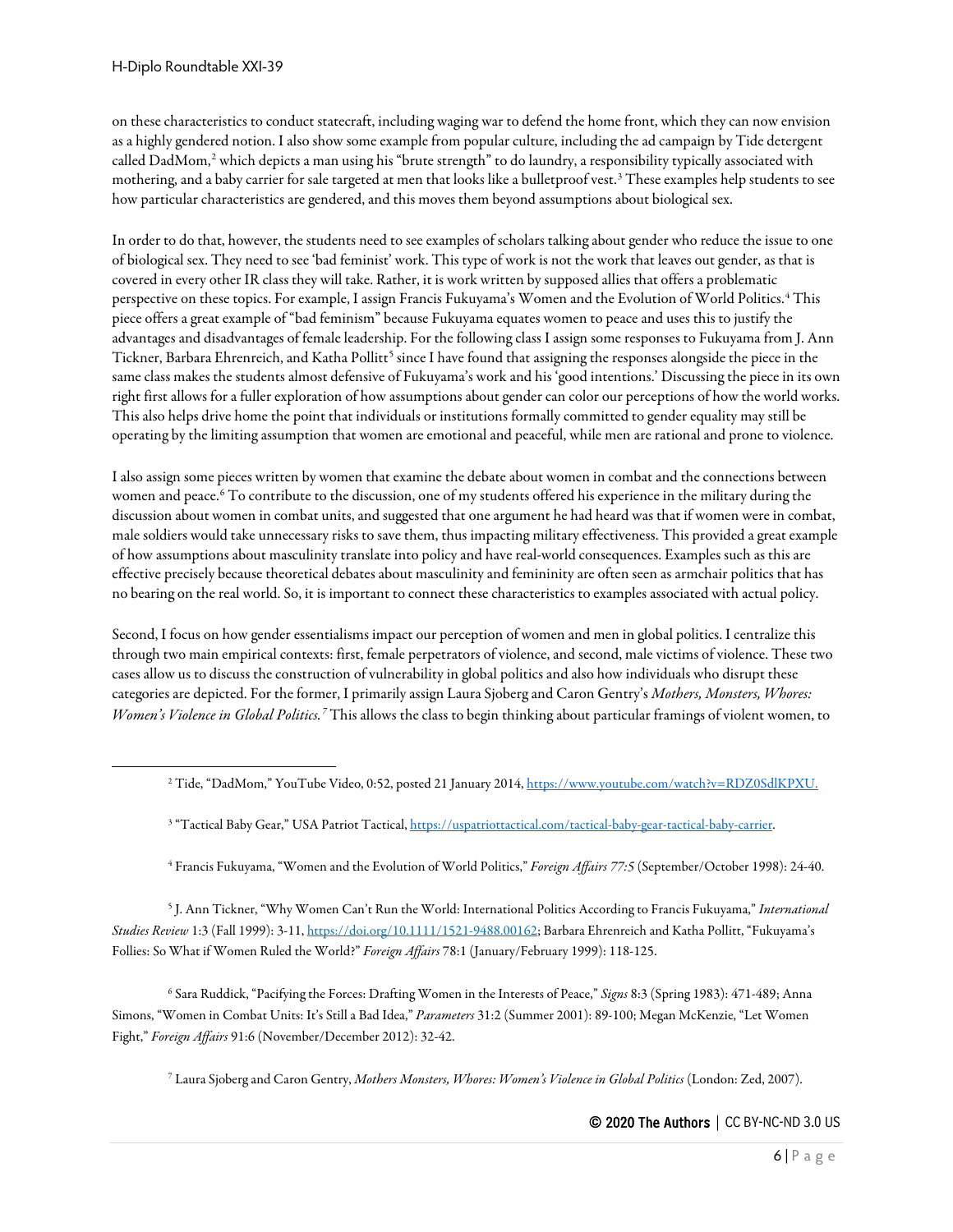see how such violence is narrativized and justified. For the latter, I assign Charli Carpenter's work on Bosnia[8](#page-6-0) in order to examine how the civilian protection norm is gendered and the ways in which this renders male civilians vulnerable and unprotected by the very international frameworks which are designed to protect civilians. Through these two cases, we dissect the stereotypes of vulnerable persons in global politics, and explore the very real impact these have on men and women. We connect this back to the stereotypical features of masculinity and femininity and I frame the discussion using questions like: If men are naturalized to behave violently, why do we see such high rates of Post-traumatic stress disorder (PTSD) among male soldiers?

This also connects back to the reasons why I assign the work of 'bad feminists' such as Fukuyama. Fukuyama suggests that to be a female leader, you have to be tough-minded like former British Prime Minister Margaret Thatcher or former US Secretary of State Madeleine Albright. In discussing the topic of socialized traits, students are able to excavate the assumption made by most IR scholars that politics requires tough-mindedness in the first place, and inquire what it might mean to think of IR not as the realm of hard politics? Whose lives and whose voices would come to the fore in this regard? We then return to work like that of Cynthia Enloe on women's lives<sup>[9](#page-6-1)</sup> to consider how, even work which purportedly focuses solely on women from a liberal feminist approach, can broaden our understanding of what qualifies as legitimate subject material for IR. Here I suggest that faculty members centralize the question of power relations and the way gender essentialisms reinforce particular sets of power relations as a means to balance potentially competing aims in the focus on women versus gender. I pose the question to students: What does it say about our idea of International Politics if the sources and 'scholars' on the subject, use language that promotes a hierarchy where the white masculinized west is on the top? What might it mean to consider a feminist foreign policy, for example?

In other words, when we are selecting readings for a Gender and IR course, I suggest attending to which voices students hear and how authoritatively we allow them to speak. Drawing attention to the functioning of power relations in world politics is a first step, but we should also expose students to the power relations at play in which scholars have been authorized to speak as purported experts on feminist IR or on women's lives, and the different ways in which they speak.

<span id="page-6-1"></span><span id="page-6-0"></span><sup>8</sup> Charli Carpenter, "Women, Children and Other Vulnerable Groups: Gender, Strategic Frames and the Protection of Civilians as a Transnational Issue," *International Studies Quarterly* 49:2 (June 2005): 295-334; Carpenter, "Recognizing Gender-Based Violence Against Civilian Men and Boys in Conflict Situations," *Security Dialogue* 37:1 (March 2006): 83-108, [https://doi.org/10.1177/0967010606064139.](https://doi.org/10.1177%2F0967010606064139)

<sup>9</sup> Enloe, *Bananas, Beaches, Bases.*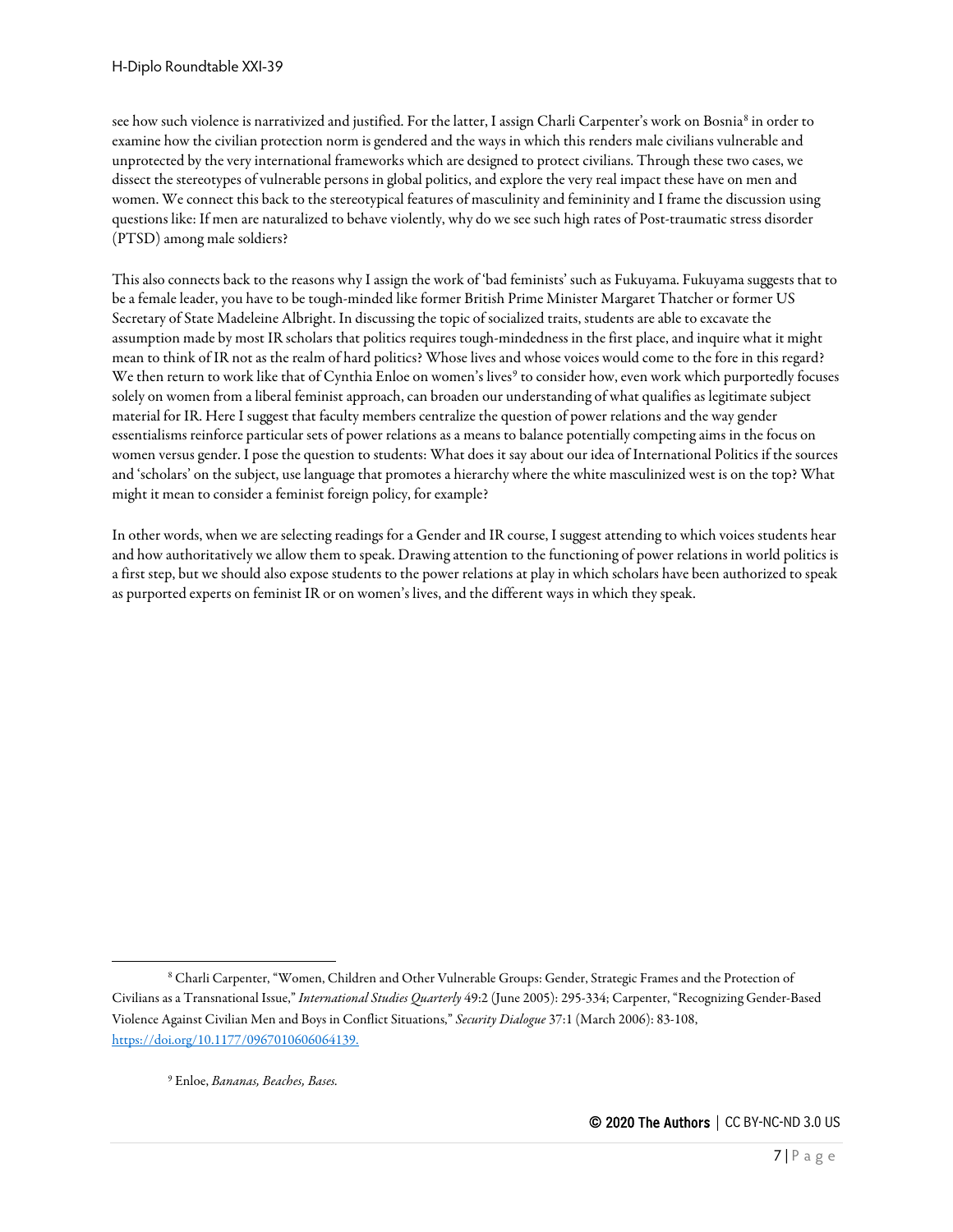# Essay by Kathryn M Fisher, National Defense University[1](#page-7-1)

<span id="page-7-0"></span>iscussing "Teaching Gender in IR" is a simultaneously energizing and slightly daunting endeavor given the challenge and opportunity of identifying how best to engage and communicate this topic. We see an increasing attentiveness to all things gender in IR across and through a range of spaces: Pedagogy/andragogy, syllabi and Iscussing "Teaching Gender in IR" is a simultaneously energizing and slightly daunting endeavor given the challenge and opportunity of identifying how best to engage and communicate this topic. We see an increasing attenti as "Women, Peace, and Security," gender and domestic labor, and women and transgender service members in military combat roles. For this essay I have chosen to engage in a relational discussion across two different educational audiences, and three different educational areas of focus. The audiences are undergraduate/non-military and graduate/military, and the areas of focus are conceptual/theoretical, illustrative/empirical, and situational/self-reflective. More specifically, I endeavor to identify teaching efforts, challenges, and lessons learned for each audience corresponding to all three areas of focus as they relate to teaching gender in IR, highlighting similarities and differences across each audience, with a concluding prioritization of resonance, relevance, and agency in the classroom and through assignments.

#### Undergraduate/Non-military Courses<sup>[2](#page-7-2)</sup>

As background context, my undergraduate teaching experience includes being a graduate teaching assistant in the London School of Economics and Political Science (LSE) IR department, a teacher for the school-wide course LSE 100, and a Visiting Assistant Professor at Ohio University in the political science department. These were all varied student bodies, classroom formats (from seminars to lectures of 100 or more students), and degree programs.

#### *Teaching efforts*

Teaching responsibilities include everything from deciding course content and required readings to classroom time management balancing 'lectures' with 'student-driven engagement.' For *conceptual/theoretical*areas of focus, the overarching goal for undergraduate/non-military audiences was to introduce theories in feminist and gender approaches to social science more broadly, and IR more specifically. This included core concepts and definitions (feminism, gender, sex, social construction) with reference to some key authors, for example J. Ann Tickner, Laura Sjoberg, Cynthia Enloe, and Lene Hansen.[3](#page-7-3) In *illustrative/empirical* terms, moving from the conceptual/theoretical necessitated what I would consider empirical snapshots into gender and IR, which I situated largely in terms of security/insecurity. Such examples include differential wages across gender, race, and ethnicity, statistics on domestic violence, and performativity based on everyday constructions of masculinities and femininities. These snapshots, it was hoped, would foster a connection of theoretical principles (i.e. social construction) with real-world examples that resonated with students given their experiences in life, maybe asking OU students about how gendered dynamics relate to a story in their local paper *The Post*, [4](#page-7-4) or asking students at the LSE about the gendered and racialized dynamics of international sport given the London Olympics. A goal here was

<span id="page-7-1"></span> $^1$  The analyses and conclusions expressed here are those of the author and do not necessarily represent the views of National Defense University, the U.S. Department of Defense, or any other U.S. governmental entity.

<span id="page-7-2"></span><sup>&</sup>lt;sup>2</sup> "Non-military" does not imply no students had prior military experience or were currently in ROTC, rather that the institutions were not military.

<span id="page-7-3"></span><sup>&</sup>lt;sup>3</sup> See, for example, Caron E. Gentry, Laura J. Shepherd, and Laura Sjoberg, eds., *Routledge Handbook of Gender and Security*, 1<sup>st</sup> ed. (London: Routledge, 2018).

<span id="page-7-4"></span><sup>4</sup> An interesting recent article highlighting the end of welding classes for women is Lily Roby, "Womens' welding classes leaves lasting impact on Athens," 24 February 2020[, https://www.thepostathens.com/article/2020/02/athens-makerspace-closure-womens](https://www.thepostathens.com/article/2020/02/athens-makerspace-closure-womens-welding-impact)[welding-impact,](https://www.thepostathens.com/article/2020/02/athens-makerspace-closure-womens-welding-impact) accessed 7 March 2020.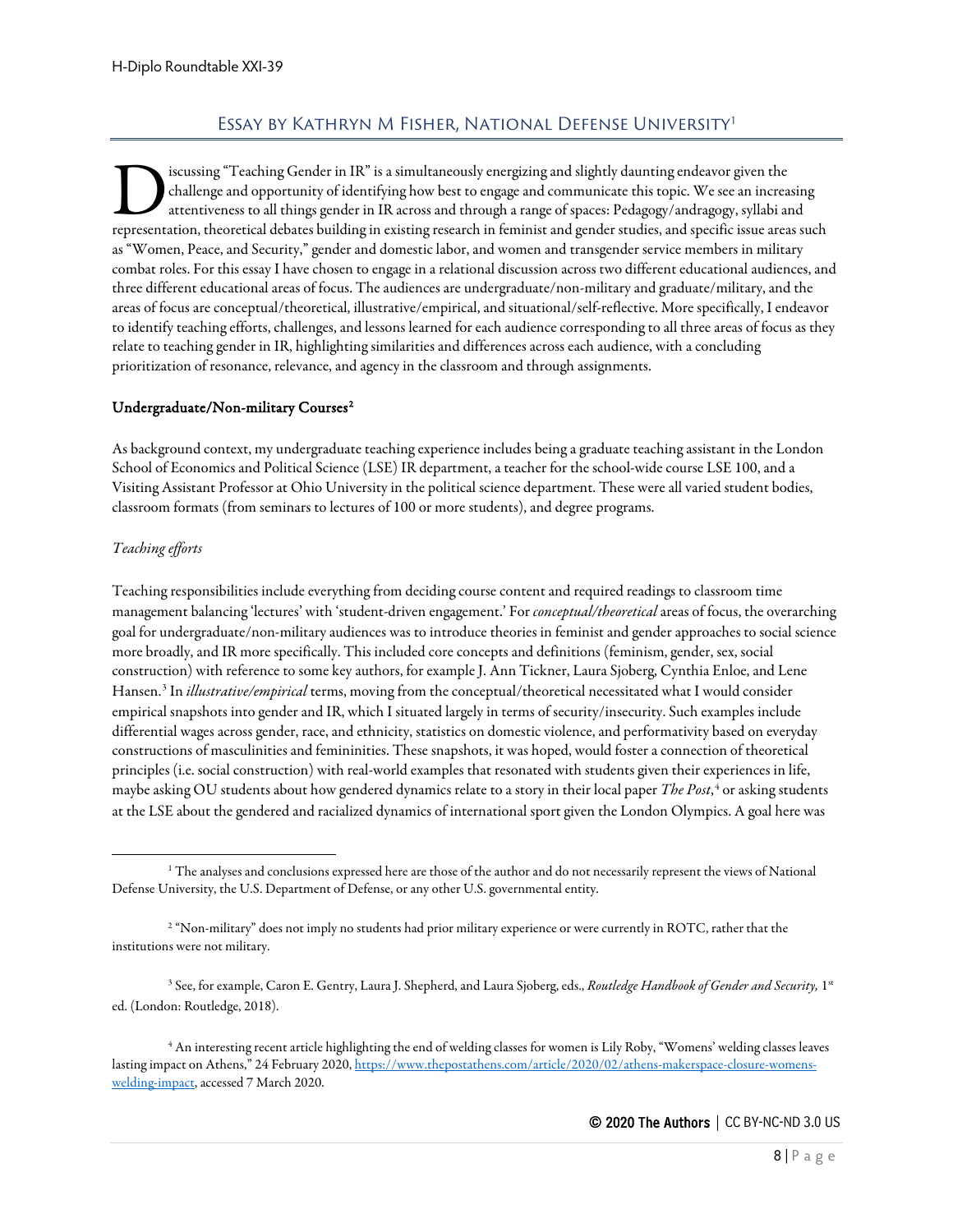to support *situational/self-reflective* learning to facilitate student engagement, voice, and discussion, prioritizing both student agency and a certain type of responsibility linked to gender and IR.

#### *Challenges*

An overarching *conceptual/theoretical* challenge (albeit not exclusive to teaching gender and IR) was how to make complex and often abstract theoretical concepts resonate more directly with the students. Thinking about and teaching gender in IR is, I would argue, not about memorizing definitions, rather, it is about better 'seeing' the way in which gender is an unavoidable aspect of how we think and experience international politics, security, and identity. Acknowledging this explicitly can then help students (and faculty) better understand the ways in which politics unfold in particular ways, in particular spaces. In addition to the challenge of connecting theory with student resonance, a key challenge was the limited time in which to do so. For an introductory undergraduate course on IR, having one day dedicated to 'gender and IR' is limiting.

A key challenge in terms of *Illustrative/empirical* material related to teaching gender and IR again relates to student resonance. While there are a multitude of historical and contemporary examples of how gender plays a role in power dynamics and associated ideational and material effects, prioritizing which ones to highlight in teaching, whether in informal classroom discussions, planned lecture/seminar material, or formal assignments, is not clear cut. Key questions include how to ascertain what matters to the relative student body and individual students at hand, how to 'know' this, and then how to incorporate it into class in a way that challenges all of us while opening space for critical thinking and selfexploration rather than a detached 'information transfer'.

Linked to the above are challenges related to *situational/self-reflective* aspects of teaching and learning. One area I would highlight is how to encourage students (and faculty) to share their own points of situatedness and self-reflection without the burden of requiring them to do so. There are clear ethical aspects of this challenge, for example the responsibility to acknowledge our own positionalities without pushing any sharing of this beyond respective comfort zones. Alongside such a broader ethical piece are the logistical difficulties of many undergraduate courses that in my experience were 100 or more students without seminar breakouts.

#### *Lessons learned*

For *conceptual/theoretical* lessons learned, in many ways, less is more. A consistent reference to existing literature, research, and IR-specific terminology matters, but only to an extent. I suggest that a consideration of student resonance may matter more, and this applies to *illustrative/empirical* challenges and questions as well. How can we best stay tuned into IR research while listening to students? What aspects of gender and IR are filtering through one's respective university campus? Current events? Popular culture?

As a *situational/self-reflective* lesson, my recommendation is to introduce this from the beginning and reference situatedness throughout each lesson, whether gender related or not, then have an assignment (blog entry, short answer, etc.) that enables but does not require self-reflective engagement. In this way, it could be a kind of protected space through which students can engage the topic how they see fit and still meet course objectives in terms of literature engagement, conceptual coherence, and issue area examples. I also think, to the extent that professors are comfortable with doing so, sharing our own experiences if even as informal asides or anecdotes, can be useful vehicles through which to ground gender and IR connecting literature with individual human experience. This does not have to be presented in a way that connotes arrogant navel-gazing, rather, it can be an expression of trust and humility with students while still asserting one's role as a teacher.

#### Graduate/Military Courses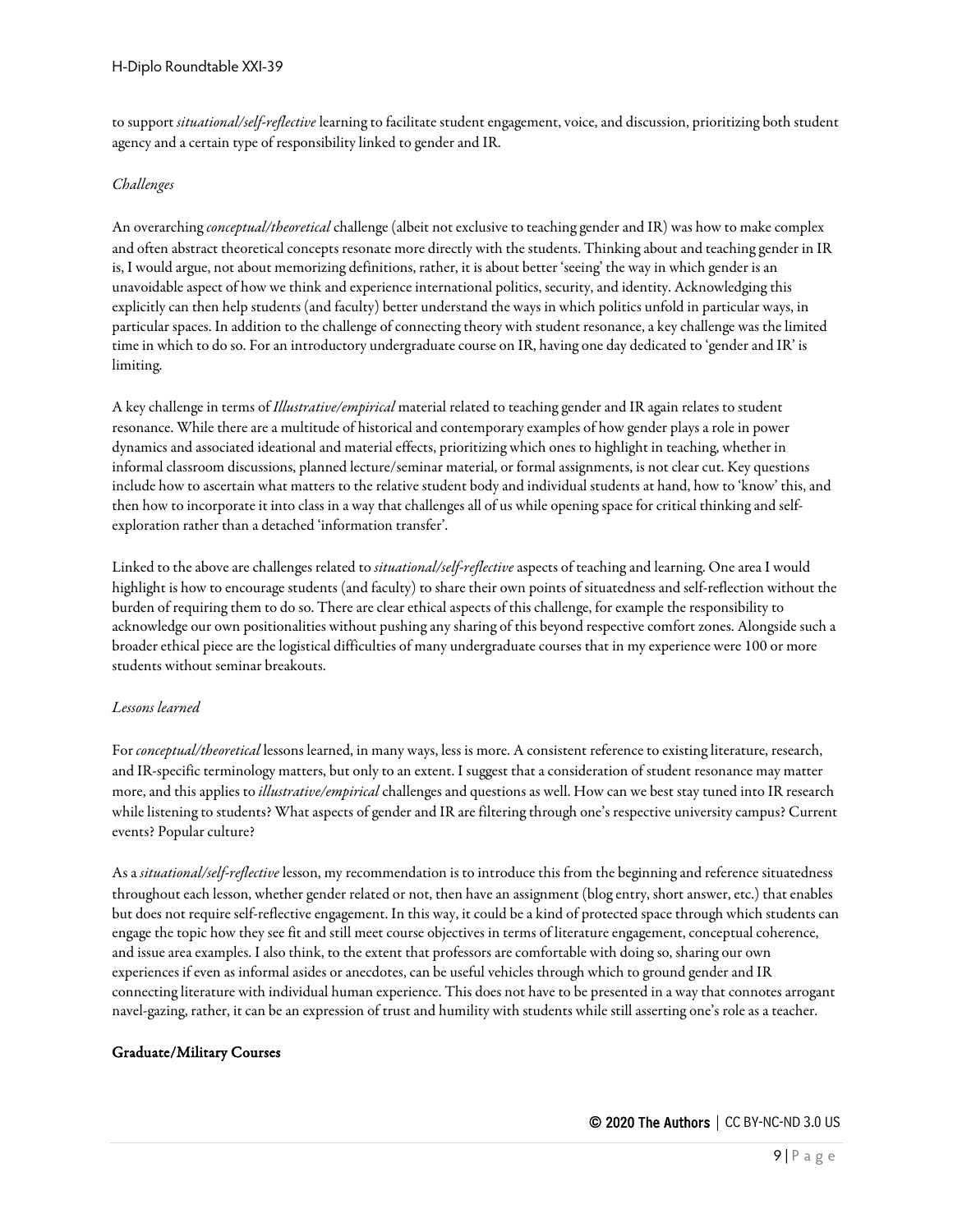This discussion on graduate teaching is focused on professional military education (PME). In this context my experience has been teaching mid-late career students who are on average over 90% male and United States (US) Special Operations Forces, with approximately ten percent of the class being international partners and in the US Department of State. Classes included a graduate course on international security studies (ISS) and an elective on critical security studies, terrorism, and counterterrorism, with both endeavoring to bring in gender and IR.

#### *Teaching efforts*

For the *conceptual/theoretical* side of ISS, required readings focused on social theories, including social constructivism, post(de)-colonialism, and feminist/gender approaches.[5](#page-9-0) In this vein students were introduced to the fundamentals of 'nontraditional' IR lenses as a vehicle through which to bring gendered approaches, rather than 'gender' as a stand-alone category, into view. For the elective, the focus was on gendered approaches specifically linked to 'critical security studies' approaches, anchored largely in "Feminist and Gender approaches to Security" from Vaughn Williams and Peoples's text *Critical Security Studies: An Introduction*. [6](#page-9-1)

Given that these students are state security practitioners, there is a wealth of potential material through which to tease out direct *illustrative/empirical* examples. In past classes this has included reference to women in combat roles (such as women qualifying for the US Army's [7](#page-9-2)5<sup>th</sup> Ranger Regiment<sup>7</sup> or completing the Special Forces Qualifications Course (becoming a 'Green Beret')<sup>[8](#page-9-3)</sup>), transgender service in the U.S. military, sexual assault and harassment in the U.S. military, and broader discussions on everyday relations of patriarchal systems and gendered inequality (for example the economics of military bases, domestic labor, and salary). Reference to 'gender' as a category in security practices (such as women in peacekeeping and the United Nations) also came into discussion.

In an effort to bridge the *conceptual/theoretical*and *illustrative/empirical*areas of focus, a key goal of graduate teaching was to attend to *situational/self-reflective* areas of engagement in more depth. This occurred largely, though not exclusively, in two areas: Class discussion (including the experiences of students and myself as faculty) and formal assessments/assignments. An example of the latter included a narrative self-reflection (with the full disclaimer that students were not required to write about their own experience) focused on intersections of identity, security, and insecurity linked to readings in critical security studies. While gender as a focus was not a topic that was forced onto students, I have found that many decide on their own to bring in gendered dynamics when they write on identity and (in)security.

#### *Challenges*

The *conceptual/theoretical* challenges of gender in IR for graduate PME relate largely to the overall challenge of linking theory to practice, especially given that the student body consists of advanced military/security practitioners. As much as there was an overall openness to critical approaches, to include a gendered lens, the impact of engaging theory largely relied

<span id="page-9-0"></span><sup>5</sup> Helen Kinsella, "Feminism," in John Baylis, Steve Smith, and Patricia Owens, *The Globalization of World Politics: An Introduction to International Relations,* 6<sup>th</sup> ed. (Oxford: Oxford University Press, 2016), 189-203.

<sup>6</sup> Nick Vaughn Williams and Columba Peoples. *Critical Security Studies: An Introduction,* 2nd ed. (London: Routledge, 2014).

<span id="page-9-2"></span><span id="page-9-1"></span><sup>7</sup> Gayle Tzemach Lemmon, "No Turning Back? First Woman Makes Army's Elite 75th Ranger Regiment, Big Step For Women in Combat," *Defense One*, 19 January 2017[, https://www.defenseone.com/ideas/2017/01/no-turning-back-first-woman-makes](https://www.defenseone.com/ideas/2017/01/no-turning-back-first-woman-makes-armys-elite-75th-ranger-regiment-big-step-women-combat/134691/)[armys-elite-75th-ranger-regiment-big-step-women-combat/134691/,](https://www.defenseone.com/ideas/2017/01/no-turning-back-first-woman-makes-armys-elite-75th-ranger-regiment-big-step-women-combat/134691/) accessed 6 March 2020.

<span id="page-9-3"></span><sup>8</sup> Thomas Gibbons-Neff, "First Woman Set to Pass Special Forces Training and Join Green Berets," *New York Times*, 26 February 2020[, https://www.nytimes.com/2020/02/25/us/politics/first-women-special-forces-green-berets.html,](https://www.nytimes.com/2020/02/25/us/politics/first-women-special-forces-green-berets.html) accessed 6 March 2020.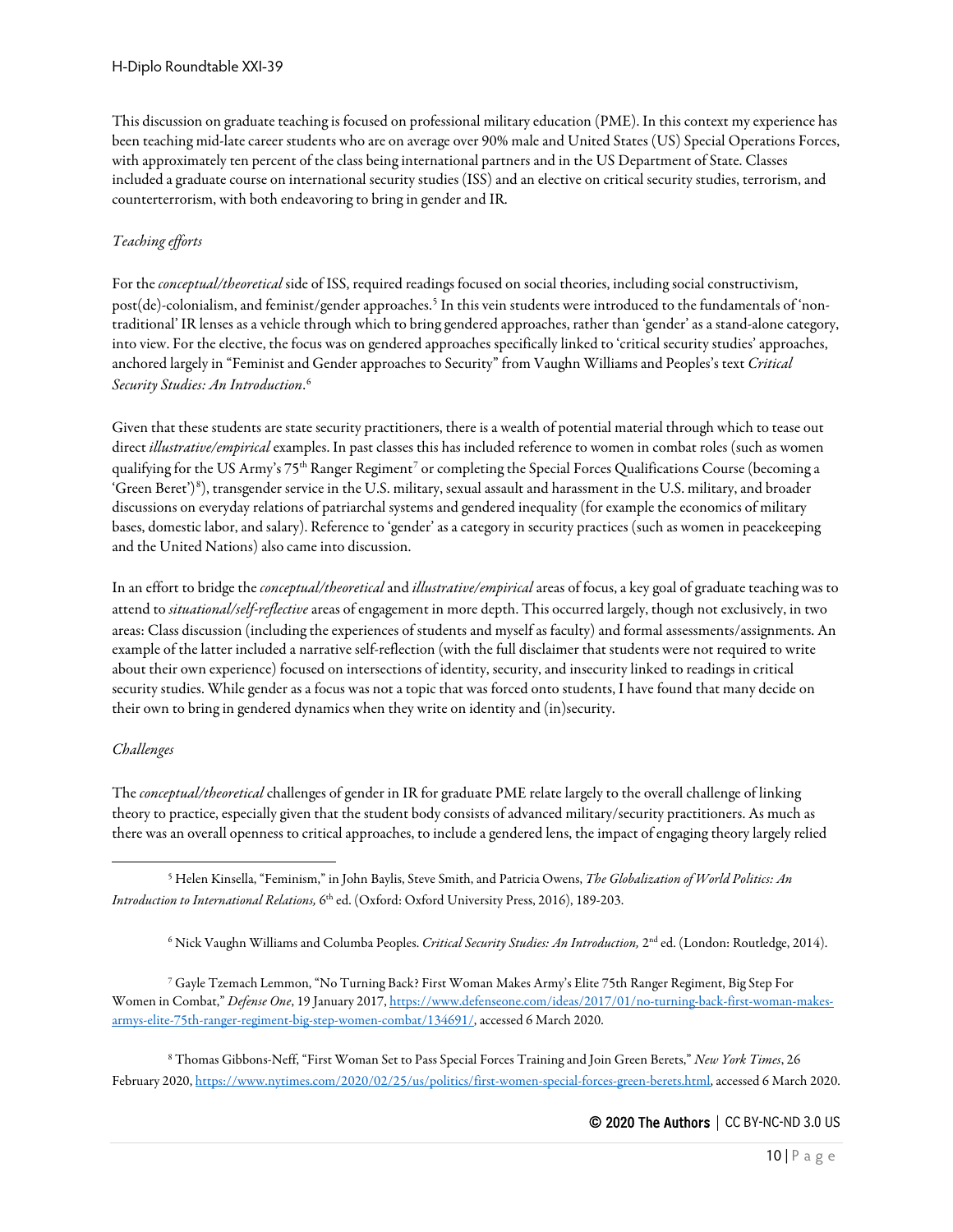on whether such readings and discussions could connect to problem solving in the security realm. This was and is a welcomed challenge: It pushed me to challenge my own starting assumptions of critical approaches as essential to epistemological and ontological engagements in IR regardless of applied outcome; it encouraged a consistent "Why/how does theory 'matter' in mitigating everyday insecurity?". As with undergraduate teaching, a component of such theorypractice bridging is to ensure that relatively jargon-heavy literature and abstract concepts can resonate with students in a way that is supported but not predetermined by the instructor.

This challenge of resonance was also present for *illustrative/empirical*areas of focus. It was and is essential to connect what matters to students with theoretical engagements around 'gender' as a 'gendered *lens'* rather than gender as a strict 'category'. As such, while a multitude of topics could be incorporated as examples to show gendered dynamics, the ones chosen for PME spoke largely although not exclusively to military contexts. I do not think this was by default a limitation, but it is a serious ethical and epistemological challenge in that it paradoxically meant reinforcing a U.S. state centric lens and traditional security studies in the process of trying to think critically about gender.

For *situational/self-reflective* teaching goals there was a need to ensure the agency of students while also bringing in my own situatedness if/as appropriate. This can help to establish a level of trust and openness in the classroom alongside a pluralism that encourages full participation of every individual. This is a challenge in that while acknowledging positionalities is essential to illustrating the way in which gender has everyday implications for (in)security, it can also lead to a misinterpretation of 'supporting self-reflection means legitimizing bias.' Such topics are often personal, and while I would argue that it is necessary to confront and support and encourage students, it should not be forced upon students.

#### *Lessons learned*

In the context of teaching gender and IR to graduate PME, a lesson for *conceptual/theoretical*areas is to ensure consistent and explicit attention to theory meeting practice. While I continue to try and learn, based upon experience so far the best way is to provide clear and tangible examples. One way to do so is through independent and small group work. In discussing the way gender entails social construction along expectations of gender roles and different expressions and embodiments of masculinities and femininities, one classroom task was to write out what characteristics construct students' individual identities, then sharing these in larger discussion. A smaller seminar facilitated this, and enabled students to take ownership and agency of their engagement with the reading.

This connects with a lesson learned in *illustrative/empirical*areas as it provided a way to show how critical gendered approaches *do* in fact engage 'empirics,' not just through statistics or case studies, but in this case, by showing lived experiences of gender drawing on key theoretical concepts; the students' experiences were the empirics they were exploring. Another lesson I am still working on is how to discuss gender critically without (however unintentionally) essentializing gender as a timeless category, whether in analytical, discursive, or ontological terms. The perhaps biggest lesson was the use of a specific assignment as a way to encourage and support *situational/self-reflective* learning. While not everyone engaged with a gendered topic, having an assessed task that was very much student driven enabled those inclined to push their thinking about gender and IR in a personalized way that still linked to 'security.' I have also learned that a full aversion to not being self-reflective as a professor to mitigate perceptions of 'bias' is not particularly helpful. Instead, an honest sharing of my own experiences of gendered dynamics (for example, a male conference panel chair stating "well, I guess we have that gender problem solved" because all panelists were women), done with humility and care to avoid excessive self-reference, may provide an opening for others to do the same.

#### *Conclusion*

Through this essay I have tried to identify examples and challenges of teaching gender and IR across two student audiences and three areas of focus: undergraduate/civilian and graduate/military, and conceptual/theoretical, illustrative/empirical,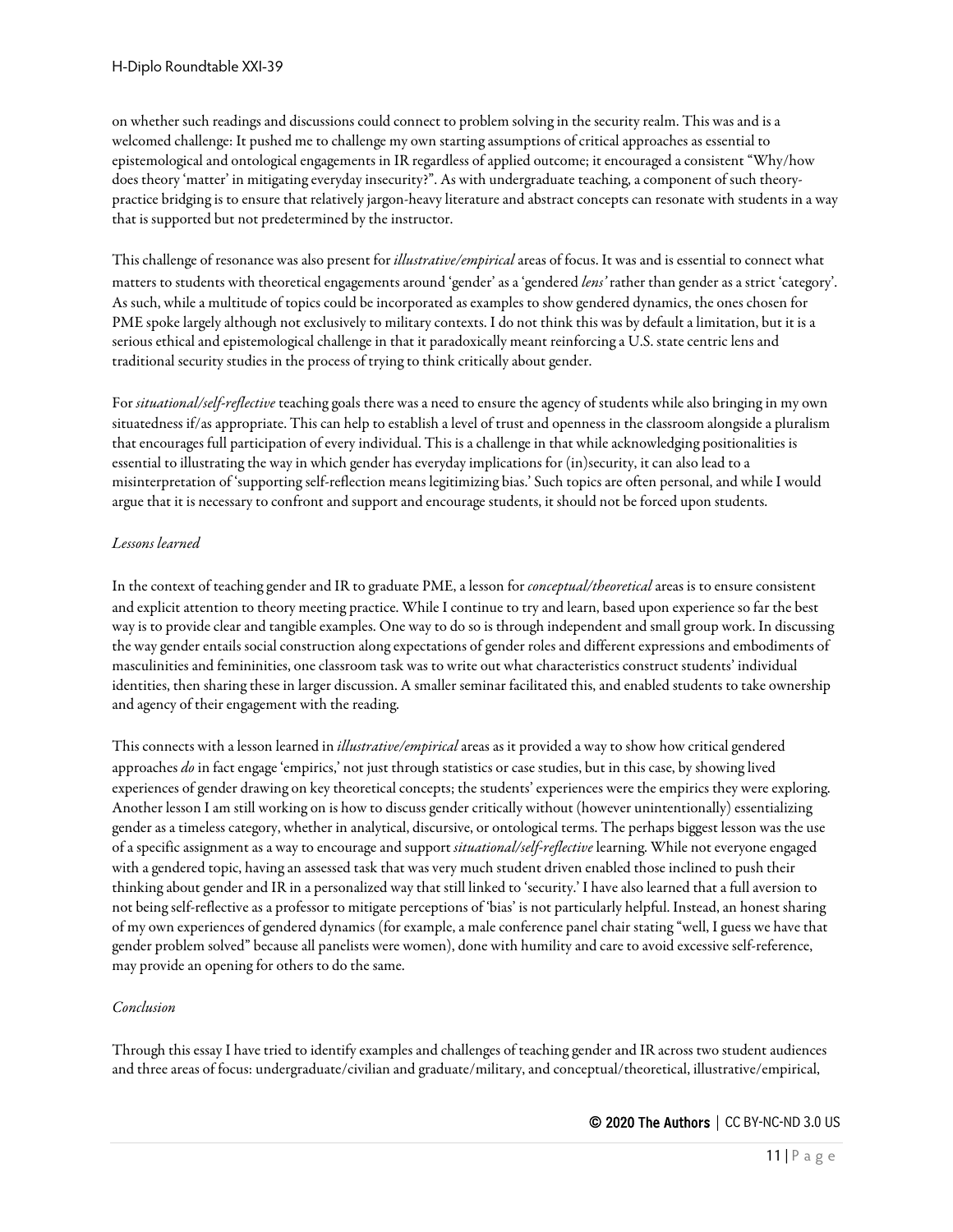and situational/self-reflective. While I could offer only a brief snapshot, one that unavoidably reflects selection bias, and with much work to do so as to improve my teaching, there are some useful conclusions to draw.

One is that there are in many ways more similarities than differences connecting undergraduate/civilian and graduate/military audiences. While each audience (and the participants within each audience), represent a diversity of thought, particular backgrounds, and unique motivations, an overarching teaching goal is to connect theory with practice, and simplify theoretical concepts to bring out resonance and relevance. Whether through listening to students and what issues matter to them as part of how course decisions are made, a conscious support of individual agency in assignment instructions, or sharing our experiences that speak to power relations and (in)securities, ensuring student-centered/driven teaching is essential. As teachers we have a responsibility to balance instruction and speaking with being attentive to student concerns and interests. A question for each class is how best to understand and support resonance along/through/with gender and IR for different audiences. This does not mean taking out critical theory or abstract concepts. Rather, it is to think about how we can best engage such concepts to connect literature with what students care about.

A second conclusion, and ongoing challenge, is how to engage 'gender' without essentializing gender in a way that actually obstructs rather than enables critical thinking. This is particularly difficult in areas of IR that position gender as a 'thing' that obscures thinking in terms of a gendered lens, to include power hierarchies and exploitations *within* gender(s), for example incorporating the role of racialized and ethnic boundary dynamics. Alongside this is the need to ensure a consistent attentiveness to masculinities and men. This is not a novel claim, and excellent work already engages this issue.<sup>[9](#page-11-0)</sup> But it remains all too often the case that reference to 'gender' is interpreted as a type of singular, liberal feminism, exclusively about (white) women, that misses much of the excellent critical work challenging such singularity.

There is much more to be learned in how we teach gender and IR, in no small part requiring a critical self-reflective attentiveness on our own assumptions about the world as teachers. In thinking of the above, an overarching take-away that I humbly suggest we consider in our teaching, cross-cutting conceptual/theoretical, illustrative/empirical, and situational/selfreflective areas of focus and student audiences, is how to best support resonance, relevance, and agency, both through formal assignments and informal classroom discussion.

<span id="page-11-0"></span><sup>9</sup> For example: Paul Kirby and Shepherd, Laura J, "The futures Past of the Women, Peace and Security Agenda," *International Affairs* 92: 2 (2016): 373-392; Kirby, Paul, "Refusing to Be a Man?: Men's Responsibility for War Rape and the Problem of Social Structures in Feminist and Gender Theory," *Men and Masculinities* 16:1 (2013): 93-114.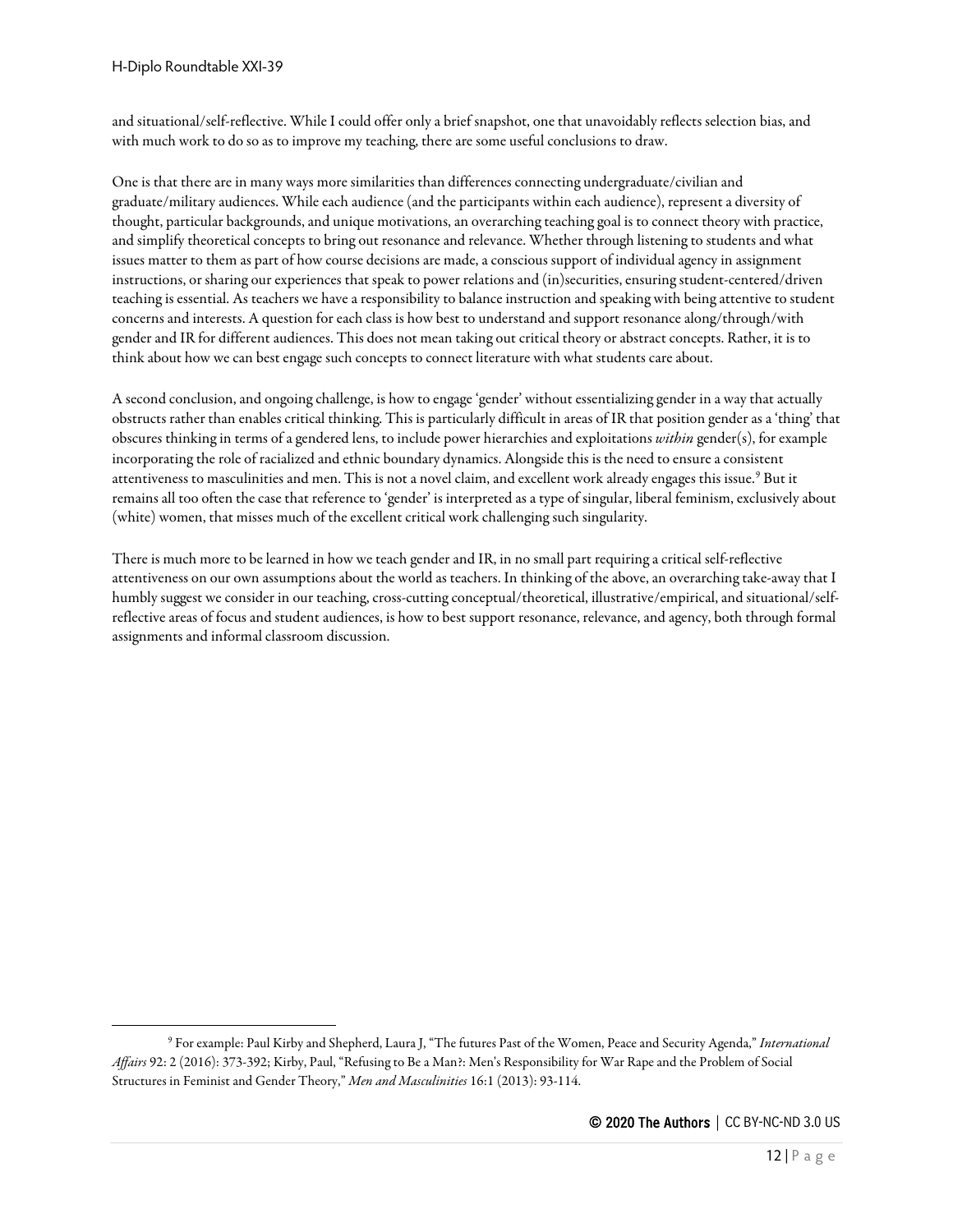## Essay by Ozum Yesiltas, Texas A&M University-Commerce

#### <span id="page-12-0"></span>*Gender Mainstreaming in Teaching International Relations*

hile gender studies and feminist theories had long been accommodated within other branches of the social sciences, engagement with gender within the discipline of International Relations has remained notably scarce. The publication of Cynthia Enloe's *Bananas, Beaches and Bases* broke new ground in 1990 by bringing a new W sciences, engagement with gender within the discipline of International Relations has remained notably<br>The publication of Cynthia Enloe's *Bananas, Beaches and Bases* broke new ground in 1990 by bringing a<br>approach to th economy.[1](#page-12-1) Her approach, which Enloe identifies as informed by a "feminist curiosity," made a strong case for the relevance of ordinary lives of women, who sew blue jeans, pick bananas or work as domestic servants, to the study of international politics.[2](#page-12-2) Alongside the growing feminist interest in contributing to substantive debates within IR theory, the 1990s also witnessed increasing efforts to mainstream gender within the practice of international politics. Gender mainstreaming was endorsed as a critical and strategic approach for achieving gender equality commitments at the 1995 Fourth United Nations (UN) Conference on Women in Beijing. This was followed by a variety of UN General Assembly and Security Council resolutions to support efforts to mainstream gender into all substantive areas of international policy as well as the UN Millennium Declaration of 2000 which specified gender equality as a long-term development goal. Incorporating these developments is imperative to any effort to bring gender into the teaching of IR. Nonetheless, given the scarcity of women's voices and experiences in political science textbooks, a major impediment to mainstream gender in IR classes is the high reliance on textbooks in undergraduate teaching.

The state and inter-state relations have long been embraced as the very core of IR as a discipline. Mainstream theories of IR take the state as a given and do not much question how and why the world is constituted as a system of states.<sup>[3](#page-12-3)</sup> Rather, they focus on the consequences of this, the problems that arise, and how those problems can be addressed within the existing international architecture. As Enloe emphasizes, however, a gender-curious analysis teaches one to ask whether anything that passes for natural, given, inevitable, or inherent has been "made."[4](#page-12-4) Asking how something has been made invites not only an investigation of those who hold the power of 'making,' but also exploring possibilities for change and transformation. As the workings of myriad forms of power become a subject of investigation, many more topics become visible and enter the agenda of IR. In order to mainstream gender in IR classes, therefore, the primary task is to open space for discussing international politics from the vantage point of people rather than an a priori focus on state behavior which often dominates political science textbooks. Such a starting point allows for the recognition of gender as relevant not only to specific problems in IR, such as war, conflict, and militarization, but also to various forms of activism that challenge the ways in which the existing state system is made and reproduced.

The method I employ for addressing the problems associated with state-centric teaching of IR is based on a hands-on approach which combines a mix of theoretical and empirical reading material with experiential learning techniques. This perspective suggests an epistemological engagement with IR theories which encourages students to explore different questions each paradigm asks to produce knowledge about the world and to explain how international relations work. For this exercise, I assign published work on realism and liberalism, such as excerpts from Kenneth Waltz's *Theory of* 

<span id="page-12-4"></span><span id="page-12-3"></span><span id="page-12-2"></span><sup>2</sup> Enloe, *The Curious Feminist: Searching for Women in a New Age of Empire* (Los Angeles: University of California Press, 2004).

<sup>3</sup> Jill Steans, *Gender and International Relations*, 3rd ed. (Cambridge: Polity Press, 2013).

<sup>4</sup> Enloe, *Bananas, Beaches and Bases*, 12.

<span id="page-12-1"></span><sup>&</sup>lt;sup>1</sup> Cynthia Enloe, *Bananas, Beaches and Bases: Making Feminist Sense of International Politics*, 2<sup>nd</sup> ed. (Los Angeles: University of California Press, 2014).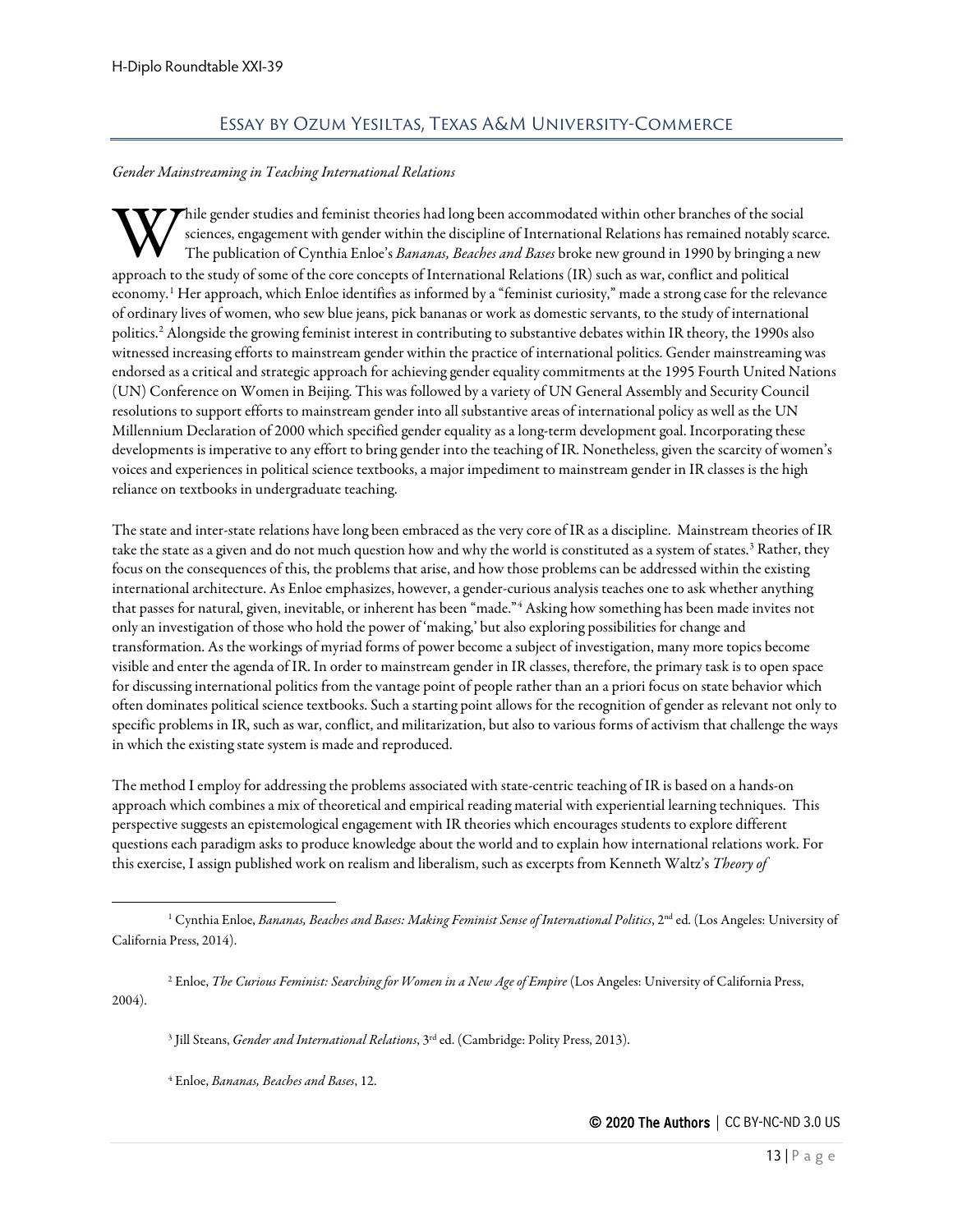*International Politics* (1979), John Mearsheimer's *The Tragedy of Great Power Politics* (2001) and Robert Keohane and Joseph Nye's *Power and Interdependence* (1977), as well as critical theory, including various strands of Marxist, feminist and postcolonial thought.[5](#page-13-0) In class, I ask students to analyze each theory in terms of the questions they ask to understand the world and figure out which questions they think matter for them the most. The exercise allows students to place themselves in relation to the theories and reflect critically on diverse ways of knowing, including those in which elements such as class, gender, race and ethnicity are at the center of the analysis. I supplement these readings with case studies on events and issues in IR, ranging from the war on terrorism and the Iraq and Afghanistan wars to peacekeeping operations and international political economy, and ask students to highlight the different ways in which mainstream and critical theories of International Relations approach global problems and how each approach informs different solutions.

As students are exposed to this epistemological exercise, significant room opens up for analysis of IR from the vantage point of people rather than an exclusive focus on state behavior, allowing for a recognition of how the questions prioritized by mainstream approaches push the study of certain topics and actors to the margins of the discipline. Once we establish in class the understanding that people both shape and are shaped by what happens in the international arena, I direct students towards theme-based readings centered specifically on gender, primarily from feminist scholars such as J. Ann Tickner, Enloe and Chandra Mohanty. [6](#page-13-1) We then analyze the material through experiential learning techniques including simulations, in-class debates and small group activities.

One of the experiential learning exercises I use in class includes a small group media analyses activity on the perceptions of Kurdish women fighting the Islamic State in Iraq and Syria (ISIS) in the U.S. and British media. As part of their preparation for this activity, students read the introduction of Edward Said's *Orientalism*, Mohanty's seminal work "Under Western Eyes" (1984) and excerpts from Tickner's *A Feminist Voyage through International Relations* (2014).[7](#page-13-2) I supplemented these readings with articles from Kurdish Studies scholars in order to provide students with insight regarding the history of the Kurdish struggle in the Middle East and the evolution of Kurdish women's activism within the movement.[8](#page-13-3) Afterward, students were divided into groups and assigned to conduct searches on Kurdish female fighters in the U.S. and British media from January 2014 to December 2018 to capture peak times in news coverage of Kurdish women

<span id="page-13-1"></span><sup>6</sup> Tickner, "Hans Morgenthau's Principles of Political Realism: A Feminist Reformulation," *Millennium-Journal of International Studies* 17:3 (1988): 429-440; Tickner, "You Just Don't Understand: Troubled Engagements Between Feminists and IR Theorists," *International Studies Quarterly* 41 (1997): 611-632; Chandra T. Mohanty, Ann Russo and Lourdes Torres, eds., *Third World Women and the Politics of Feminism* (Bloomington: Indiana University Press, 1991); Mohanty, *Feminism without Borders: Decolonizing Theory, Practicing Solidarity* (Durham: Duke University Press, 2004); Enloe, *Bananas, Beaches and Bases*; Enloe, *The Curious Feminist*

<span id="page-13-2"></span><sup>7</sup> Edward W. Said, *Orientalism* (New York: Vintage Books, 1979); Mohanty, "Under Western Eyes: Feminist Scholarship and Colonial Discourses," *Boundary 2* 12:3 (1984): 333-358; Tickner, *A Feminist Voyage through International Relations* (Oxford: Oxford University Press, 2014)

<span id="page-13-3"></span><sup>8</sup> Ofra Bengio, "Game Changers: Kurdish Women in Peace and War," *The Middle East Journal* 70:1 (2016): 30-46. DOI: [https://doi.org/10.1353/mej.2016.0009;](https://doi.org/10.1353/mej.2016.0009) Martin van Bruinessen, "Matriarchy in Kurdistan? Women rulers in Kurdish history," *The International Journal of Kurdish Studies* 6:1-2 (1993): 25-39; Marlies Casier and Joost Jongerden, "Understanding Today's Kurdish Movement: Leftist Heritage, Martyrdom, Democracy and Gender," *European Journal of Turkish Studies* 14 (2012): 2-10.

<span id="page-13-0"></span><sup>5</sup> Kenneth N. Waltz, *Theory of International Politics* (Reading, Mass: Addison-Wesley Pub. Co., 1979); John J. Mearsheimer, *The Tragedy of Great Power Politics* (New York: W.W. Norton, 2001); Robert O. Keohane and Joseph S. Nye, *Power and Interdependence: World Politics in Transition* (Boston: Little, Brown, 1977); Andrew Linklater, *Beyond Realism and Marxism: Critical Theory and International Relations* (London: Macmillan, 1990); Stephen Gill (ed.), *Gramsci, Historical Materialism and International Relations* (Cambridge: Cambridge University Press, 1993); J. Ann Tickner, *Gendering World Politics: Issues and Approaches in the Post-Cold War Era* (New York: Columbia University Press, 2001).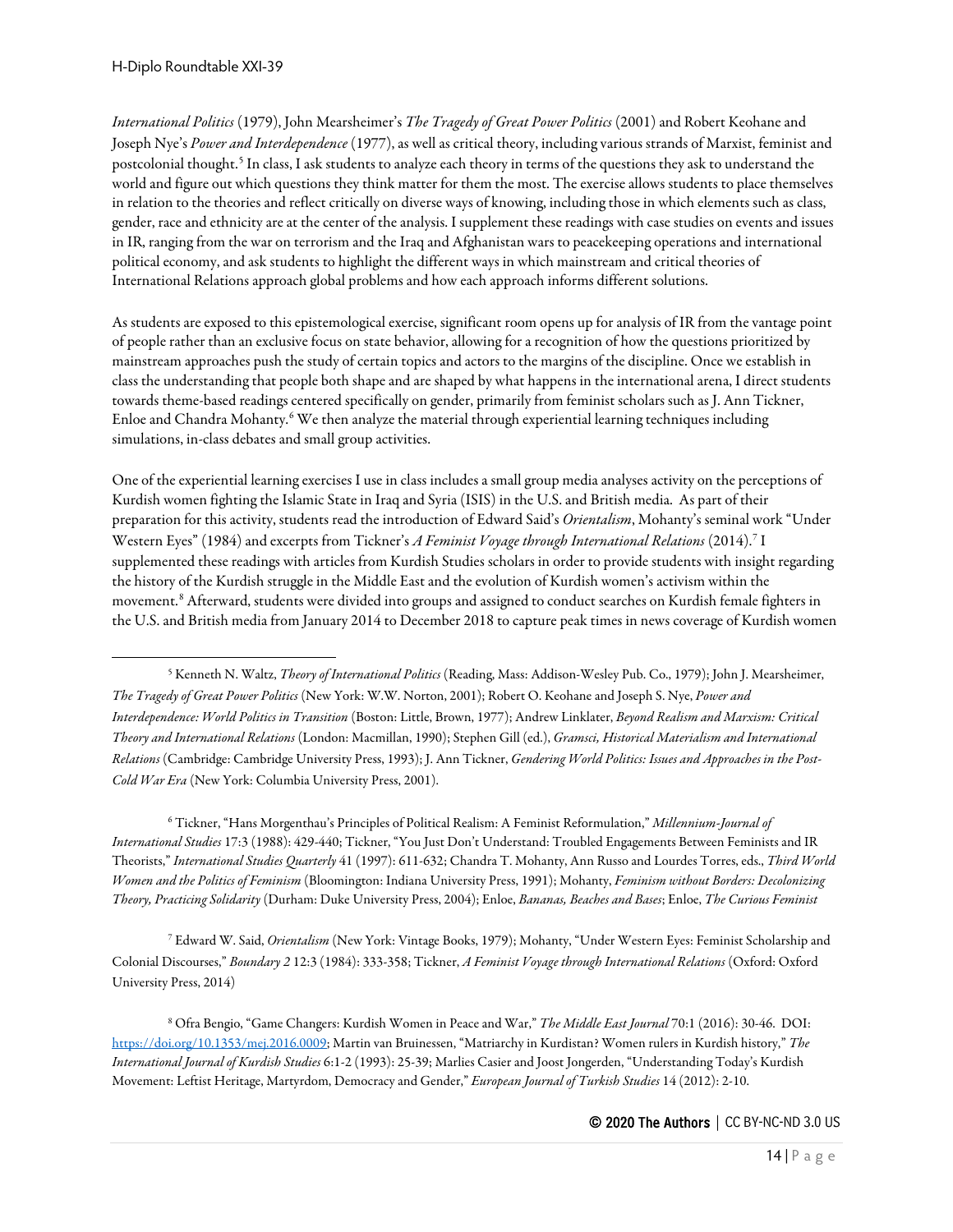from the siege of Kobane in late 2014 to the battle for the city of Afrin in Syria in early 2018. Each group focused on a particular news outlet and made a list of the ways in which Kurdish women were invoked and linguistically generated in news pieces, op-eds and commentaries within the specified time frame. They then analyzed their respective samples through the lenses of post-colonial feminism and orientalism.

In the end of the exercise, we found that during the time frame we explored, there was widespread media coverage of Kurdish female fighters in the context of the fight against ISIS which provided the Kurdish cause with an unprecedented degree of international recognition and visibility. This recognition, however, was divorced from the authentic ideology and the feminist approach embraced by the agents of the struggle and presented instead within the confines of a Western liberal framework.

One of the major representations that students identified was the portrayal of Kurdish women as heroes and champions of women's rights in the Middle East which was articulated through the presentation of Kurdish female fighters as 'badass' soldiers fighting against radical Islamists in the region. Students indicated in their analysis how this popular representation framed Kurdish women in ways that fit neatly into the liberal women's rights discourse while the specific sociohistorical background and the political language of the Kurdish struggle was ignored. As we referred back to our readings on postcolonial feminism, we discussed how these Western narratives feed into the Orientalist dichotomy between the civilized Occident and the barbaric Orient articulated through the juxtaposition of Kurdish female fighters as 'liberated' and 'secular' women fighting for Western liberal ideals, with ISIS, the radical Islamist enemy of the West.

Besides the heroic representations, students also pointed at the numerous media references to Kurdish women's 'victimized' past in a conservative society where they found emancipation in the Kurdish movement's secular vision. We evaluated these references in relation to gendered orientalism and discussed the ways in which Kurdish women were posited as the new democratic proxies of the West in the Middle East and how their struggle was appropriated to reproduce the hegemonic, Western-centric category of the 'Muslim woman,' a victim in need of secular values for her emancipation. Students identified that in these readings, the female fighters' political agency is centered on either resistance against the patriarchal structures of their own society or against the gender-based violence committed by ISIS, thus marginalizing the space for Kurdish women's engagement beyond the resistance/victimhood narrative.

Further underpinning the resistance/victimhood narrative, students highlighted the assertions in Western media that represent Kurdish women's political agency as a by-product of the movement's male leadership. In explaining the rationale for not taking seriously women's insights and impacts, Enloe emphasizes the tendency to view any advancements that women have gained not as a result women's political theorizing and organizing but because women have been given these advancements by enlightened men in power.<sup>[9](#page-14-0)</sup> In a similar vein, we found that a common theme shared by Western publications is the view that Kurdish women's participation in the armed struggle is encouraged and facilitated by Kurdish leaders (read: male) as a tactic to gain Western sympathies for the nationalist project. We underlined that this kind of portrayal was instrumental to portray Kurdish women as victims who fight not by choice but at the behest of the movement, or the male leadership without sufficient engagement with why Kurdish women choose to participate in political violence and how they approach armed struggle on their own terms.

On the problem of how women are usually portrayed as the objects or victims of the international political system, Enloe states the following:

<span id="page-14-0"></span><sup>9</sup> Enloe, *Bananas, Beaches and Bases*, 17.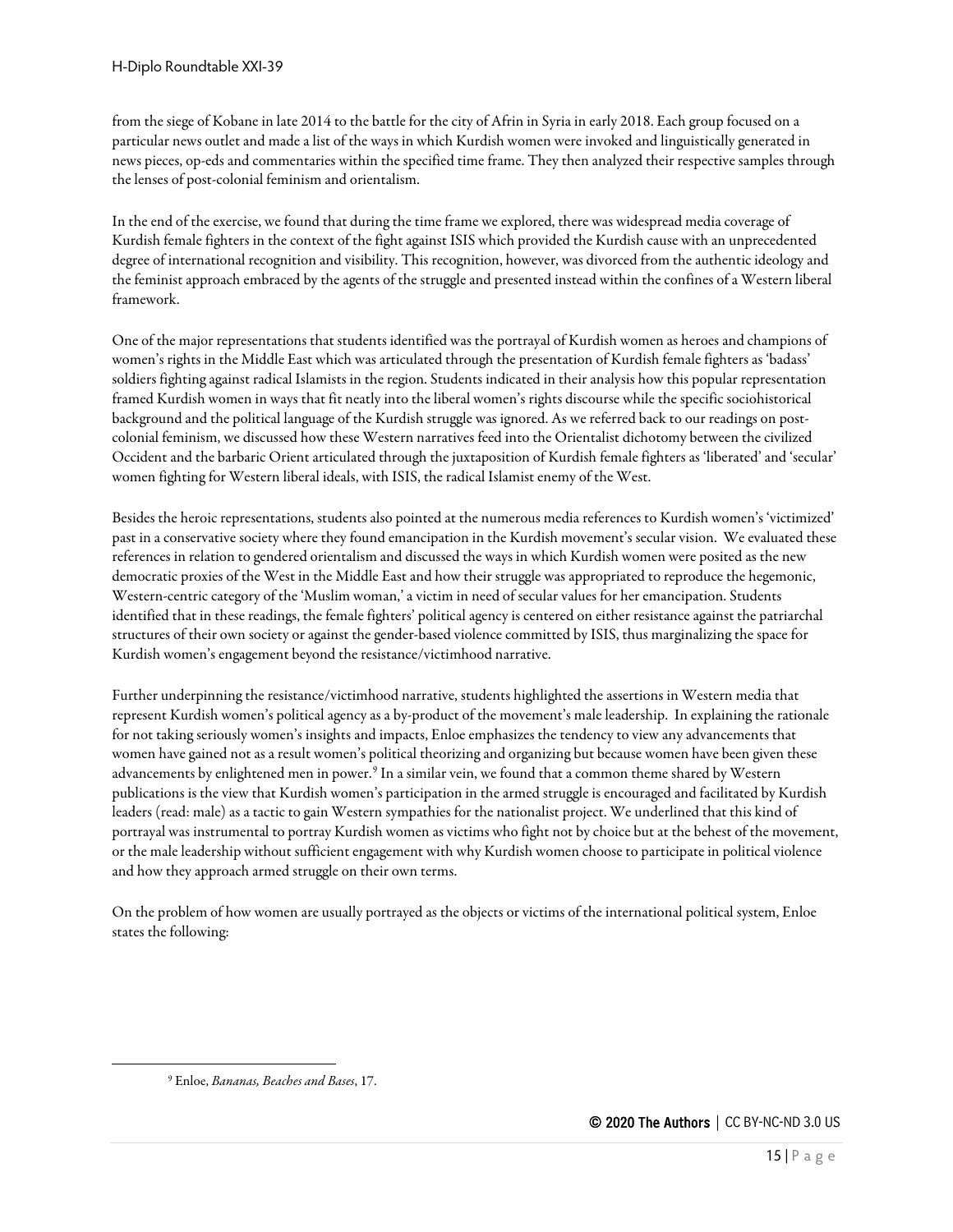In this worldview, women are forever being acted upon. They are victims of garment factory disasters; they are the targets of sexual assault in wartime; they are the trafficked, the low paid; the objectified. Rarely are women seen as the explainers or the reshapers of the world. Rarely are they made visible as thinkers or actors.<sup>[10](#page-15-0)</sup>

Further elaborating on the problem in colonial and post-colonial contexts, Mohanty points to the Western representations of women in third world countries who have "needs" and "problems," but few if any have "choices" or the freedom to act.<sup>[11](#page-15-1)</sup> The task of mainstreaming gender in IR classes requires highlighting these problems which can best be achieved through establishing an understanding that International Relations is not only what states practice, but also the experiences of men and women in relation to core subject matters of IR such as war, peace, and security. Such an understanding allows for a greater inclusion of alternate ways of knowing the world that may not be available in traditional political science textbooks.

<span id="page-15-0"></span><sup>10</sup> Enloe, *Bananas, Beaches and Bases*, 34.

<span id="page-15-1"></span><sup>&</sup>lt;sup>11</sup> Mohanty, "Under Western Eyes," 344.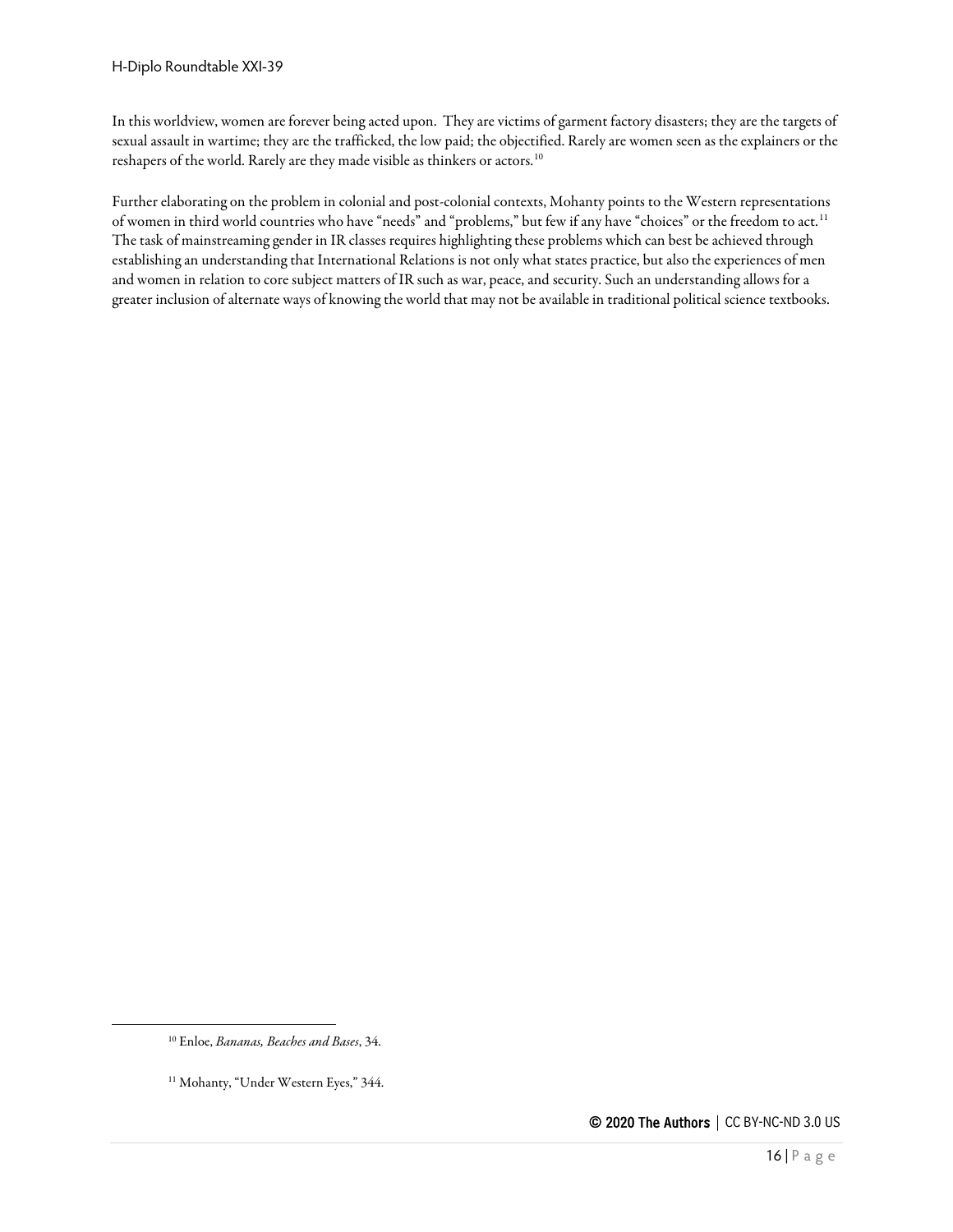# <span id="page-16-0"></span>Essay by Susanne Zwingel and Markus Thiel, Florida International University

ender and LGBT+ issues in international relations have received increased attention in past years. They are, however, still considered marginal in the teaching of IR theory or specific subjects within the field. In our estimation, they are neither simply 'topics' to be treated (akin to war and peace, environment etc.), nor do they constitute yet another school of theory. Rather, similar to constructivism, we perceive the project of gendering and queering of theory. Rather, similar to constructivism, we perceive the project of gendering and queering IR as an ontological and epistemological project that impacts how conventional IR is enacted and perceived. In this essay, we aim to compare and contrast how gender and LGBT+ can be taught to increase students' awareness of the different viewpoints they provide. While we both teach classes that focus on these issues, we also aim to include them in our standard teaching repertoire, for example, in IR theories or Introduction to IR, with our respective expertise. The teaching of these subjects should not be classified as 'special interests,' but as important correctives to the standard gender-blind curriculum. It applies to a large segment of our student population -in fact, to *all* of our students, as the teaching of gender includes *all*  genders. We structured our contribution by formulating and individually addressing essential questions about our respective experiences:

#### *How has your 'personal' influenced your 'gender-political'?*

Zwingel: I am a white, heterosexual cis woman who considers herself an academic feminist. I have a family, which comes with reproductive labor next to my paid work (I am doing laundry while writing this). This 'double shift' influences what and how I teach in at least two ways: the importance of reproductive labor in women's lives, the societal undervaluation, and the personal exhaustion is something that I teach *and* live. Further, I do a lot of unrecognized-work-that-is-good-for-others in my professional life, which includes thinking a lot about teaching rather than focusing on the 'big picture' (getting grants and doing prestigious things). Writing a blog about teaching also falls into the category of under-recognized service work. I have worked on feminist issues for almost three decades and have never been affiliated with institutions where gender sensitivity is part of mainstream considerations.

Currently, I teach in a Politics and International Relations department with over 30 faculty members. Within the IR program, I am the person hired specifically for teaching feminist and gender issues (some of my colleagues integrate feminist material in their classes, but among other things). When I ask undergraduate students if they have heard about gender in International Relations in other classes, they typically say no. Last year, I was invited to discuss feminist epistemology in the Graduate methods class and asked if and how students have gotten in touch with feminist literature. To my surprise (and both pride and disappointment), many said through my teaching. It is fair to say, then, that gender is not a core concern in my department's teaching, but it is still considered worth hiring one person to teach it. Several of my colleagues see this as a division of labor: "You do gender. I do Latin America" (this a verbatim quote, except for the world region).

The wider institutional context mirrors the department – there is no open hostility toward gender studies, because Florida International University, where I am employed, is open to diversity. Nonetheless, institutional exclusions based on gender are obvious to those who pay attention but are not recognized by the overwhelmingly white male leadership (in South Florida, 'white' often includes 'Hispanic white'). This ignorance became particularly clear when FIU's leadership saw no problem with hosting a Miss Universe Beauty Pageant on the university's premises and was caught by surprise when faculty members protested<sup>[1](#page-16-1)</sup>. I am going into detail about the wider institutional context because it makes a difference if you consider your teaching at the core of your discipline/ institution; or if you feel you have to sneak in your material or do extra work to make it digestible for students (why SHOULD this be important to them if they have never heard about it in any of their other classes?).

<span id="page-16-1"></span><sup>1</sup> Michael Vasquez, "FIU's bet on Miss Universe comes with a price," *Miami Herald*, 15 January 2015, <https://www.miamiherald.com/news/local/education/article7243046.html>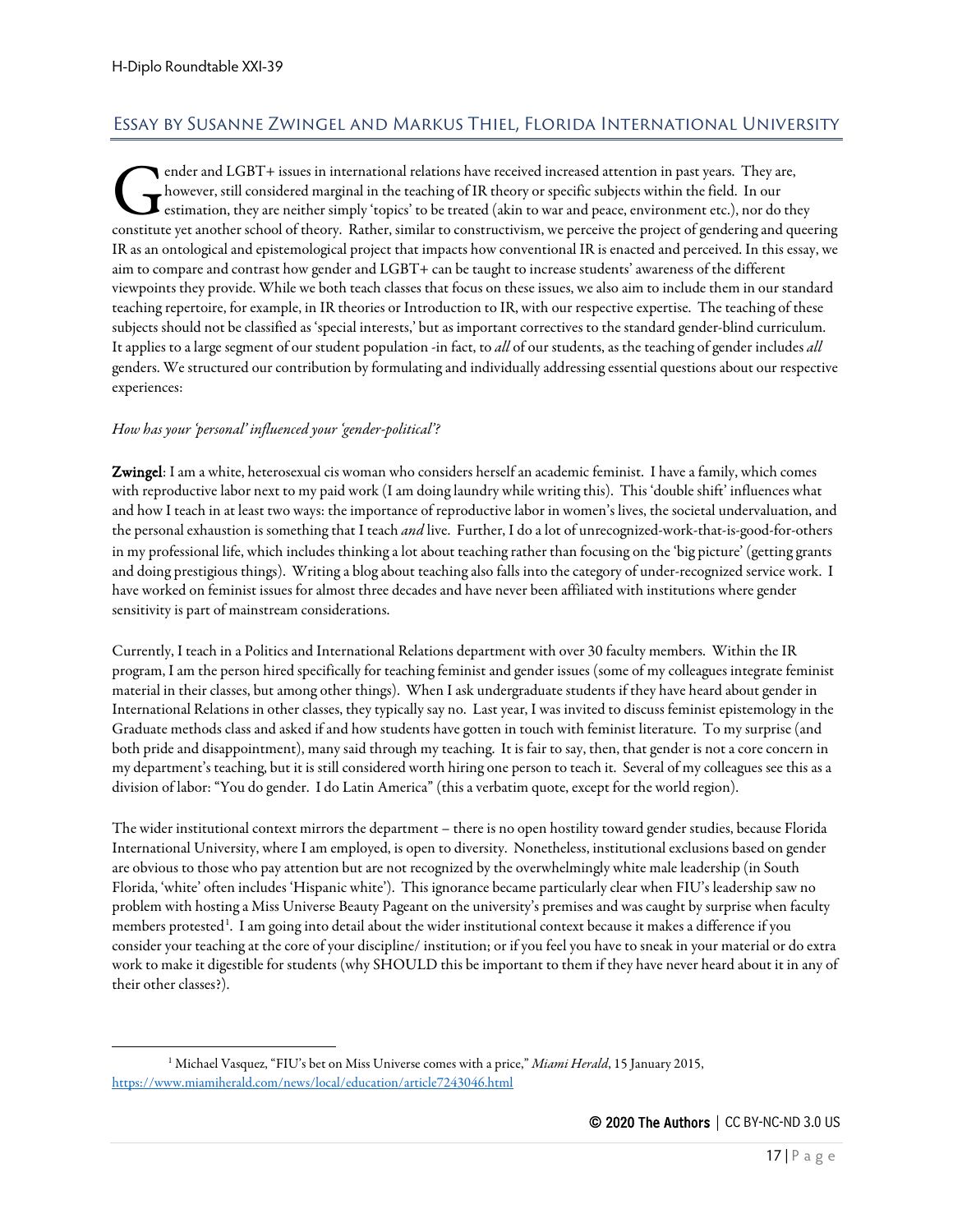Thiel: As a white, cisgender out gay male who holds a tenured position in a global North-based research university, I am conscious of the double-edged position I inhabit. On the one hand, I have to be careful about how my engagement with LGBT+ issues is perceived among colleagues, students, and in my discipline more generally. It may be seen as a peripheral research interest, not worthy of attention, publication or promotion, or it may be regarded as a subject too personal and thus one that is lacking supposed standards of 'objectivity' that are still the norm in IR. Which is why, for instance, I developed my substantial research focus on LGBT+ politics only once tenure was secured.

On the other hand, I am also aware of my privileges as someone in a position of relative power to effect change, and as a white, gay, upper middle-class male I figure on top of the hierarchy among gender and LGBT+ minorities. Therefore, I am with one foot a minority-representative that is often called upon to provide input from 'your perspective,' but can also use my being representative of the dominant race, class and gender in academia – and the fact that I can conceal my gay-ness if need be—to advance my intellectual agenda, or my career. With this comes a responsibility to not only make students more aware of the complexity of lived LGBT+ experiences, but also to gradually change our discipline from within to make it more inclusive by walking the academic tightrope between conformity to disciplinary standards and policies, and critical transformation of them.[2](#page-17-0)

#### *Teaching Gender in a Large Urban Public Research University such as Florida International University*

Zwingel: I find myself in two settings when teaching gender: a class with a general theme in which gender is one perspective (e.g. IR Theories) or a course entirely dedicated to gender (e.g. Women and Men in International Relations). In the first case, I divide the class in two parts: cannon and de-centering theories. After the traditional Realism etc. in the first part, we discuss Feminism and many other 'non-traditional' lenses such as Queer Theory, Postcolonialism, Indigenous Perspectives, and Green Theory in the second<sup>[3](#page-17-1)</sup>. At the end of the course, students have learned that one can think from many different angles. They have to identify which theories were most convincing for them and why. The least popular is always Liberalism – perhaps it is too bland?—and a good number of students favor Feminism and/ or Queer Theory. In sum, the strategy for this course is to widen the scope of what belongs to IR theory and include gender and other excluded perspectives.

Many of my colleagues teach the course differently and some have publicly questioned the assumption that Feminism belongs to IR. But undergraduate students, who are 'untainted' by disciplinary conventions, have no difficulty to realize the importance of a feminist or queer perspective in IR. It makes sense to them.

When it comes to courses with a focus on gender relations or feminist thinking, I highlight two components: the students' own gendered existence and how it relates to larger societal structures, which implies that gender is a social category and a relation of power<sup>[4](#page-17-2)</sup>; and the connection between activism and knowledge creation. For example, when we talk about the global political economy and how it is gendered, students think about their employment experiences (a male Victoria's Secret sales person; a female secretary in a law firm with only male lawyers, etc.) and consumption patterns (why do shavers for women look different from those for men and why are they more expensive?) and how these fit into or deviate from the larger gendered structure (gender-segregated labor markets; male needs framed as basic, female ones as luxurious). The activism-theory nexus is crucial in order to question the idea of objective knowledge; without feminist and other social movements, certain ideas would never have reached problem status, for example, violence against women as a global

<span id="page-17-0"></span><sup>2</sup> David Paternotte, "Coming out of the Political Science Closet: The Study of LGBT Politics in Europe," *European Journal of Politics and Gender* 1:2 (2018): 55–74.

<span id="page-17-2"></span><span id="page-17-1"></span><sup>3</sup> *International Relations Theory*, edited by Stephen McGlinchey, Rosie Walters and Christian Scheinpflug, available at <https://www.e-ir.info/publication/international-relations-theory/> is a wonderful basis for this approach.

<sup>4</sup> Raewyn Connell and Rebecca Pearse, *Gender: In World Perspective,* third edition (Cambridge: Polity Press, 2015).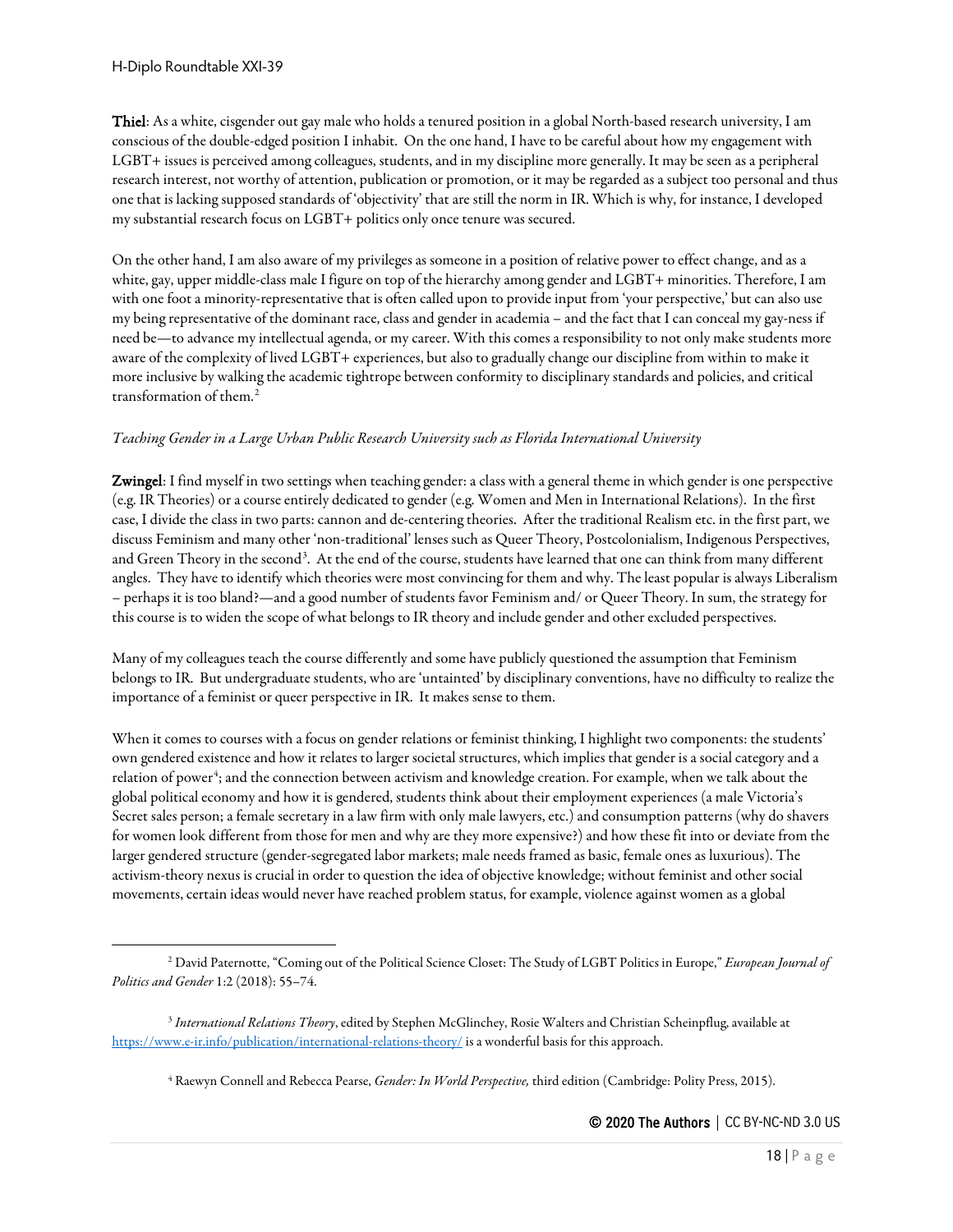patriarchal pattern, or achieved legitimacy as a scholarly perspective, in the form of analysis and critique of patriarchy and heteronormativity in combination with other global hierarchies.<sup>[5](#page-18-0)</sup>

The students I work with represent many dimensions of diversity – most of them are working class, Latinx, immigrants, of color, and/or the first in their families to go to college. They make me feel the privileges in my life, for example that I grew up in a country where higher education is free. Unlike them, I was unburdened by backbreaking workhours while at college and accumulated debt afterward. I did not have to live the anxiety that my students' economic present and future must cause them. One response to these pressures is to not assign textbooks and rather to post readings online at no cost to the students. What I find harder to deal with is the fact that many students, due to their precarious economic situations, cannot devote the time to learning that the 'ideal student' of my imagination would.

Thiel: My teaching of international LGBT+ Politics (& Advocacy) is not limited to LGBT+ studies dealing with questions of recognition, activism or inclusion, but it also includes a critical discussion of the debates surrounding those topics, as well as an introduction into Queer Theory. The latter provides a counterweight to the liberal-democratic, normative approaches that are more visible in actually occurring international LGBT+ politics. In the beginning, I provide an overview of global developments, aiming to highlight the fact that despite a globalizing discourse surrounding 'LGBT+' equality, there still exists significant variation across the globe in terms of how LGBT+ rights manifest, and are promoted and/or manipulated by various governments or non-state actors. This global review is necessary as U.S. students, even in a diverse setting such as Miami, often have limited firsthand experiences outside their country and tend to live in a millennial-urban, identityaffirming bubble of sorts. More importantly, I establish early on the distinction between gender identity and expression, biological sex, and sexual orientation in order to highlight differences and overlaps between those, as students easily conflate those terms.

Here, the foundational knowledge established in feminist theory<sup>[6](#page-18-1)</sup> provides a solid basis for differentiating between these concepts and recognizing the socially constructed nature of so-called 'SOGIE' (sexual orientation and gender identity/expression) issues. Another important segment focuses on the question of rights universalism versus cultural relativism, reflecting the way in which assumed 'universal' conceptions of the human rights of LGBT+ people end up becoming polarized as special, Western LGBT+ rights.[7](#page-18-2) Both 'gender and LGBT+ ideology' have more recently become a pretext for dispute by conservative and androcentric forces, and students generally relate well to instances of chauvinism or homophobia based on their own SOGIE positionality. More broadly, I aim to include queer literature<sup>[8](#page-18-3)</sup> that is critical of the mainstream liberal internationalist model, and also global South scholars in order to de-center the parochial Northern literature that is dominant in this newer field of research (again, being aware of my own ambivalent position within this context).

<span id="page-18-0"></span><sup>5</sup> Laura J. Shepherd, ed., *Gender Matters in Global Politics. A Feminist Introduction to International Relations*, 2nd edition (London, New York: Routledge, 2014).

<span id="page-18-1"></span><sup>6</sup> J. Ann Tickner, "You Just Don't Understand: Troubled Engagements Between Feminists and IR Theorists," *International Studies Quarterly* 41:4 (2013): 611-632; Kimberle Crenshaw, "Mapping the Margins: Intersectionality, Identity Politics, and Violence Against Women of Color," in Martha Fineman and Rixanne Mykitiuk (eds), *The Public Nature of Private Violence* (New York: Routledge, 1994): 93-121.

<sup>7</sup> Altman, Dennis, and Symons, *Queer Wars* (London: Polity Press, 2016).

<span id="page-18-3"></span><span id="page-18-2"></span><sup>8</sup> Cynthia Weber. *Queer International Relations*. (New York: Oxford University Press, 2016); Nikita Dhawan, Antke Engel, and Maria do Mar Castro Varela, eds., *Hegemony und Heteronormativity: Rethinking "the Political" in Queer Politics*, (Hampshire: Ashgate, 2011).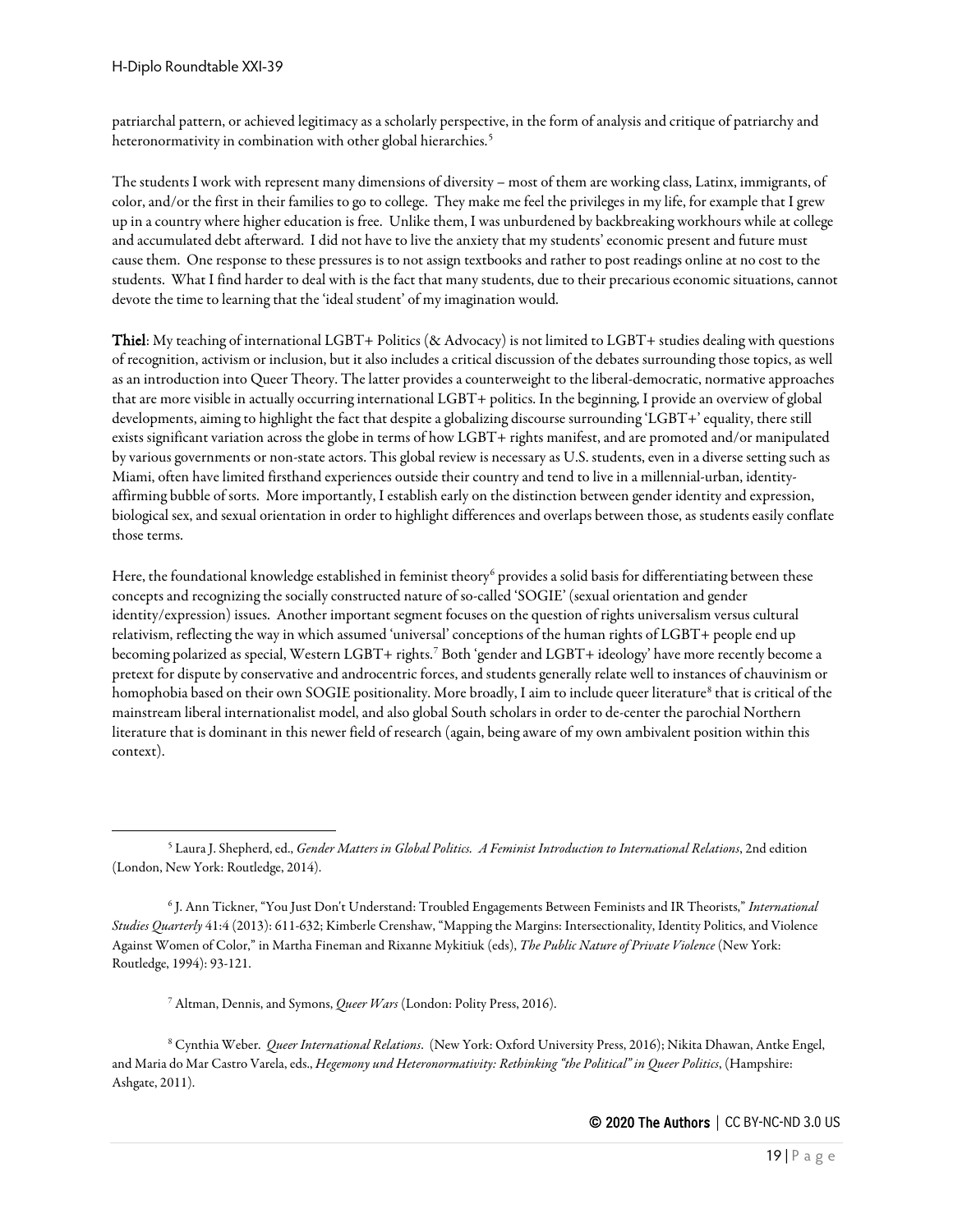#### *The Challenges of Teaching Gender*

Zwingel: While many students benefit from and appreciate my teaching, some do not. Sometimes, this comes across in outright sexist statements and a dismissive attitude that devalues course content as 'opinionated' or 'biased' (for example the assertion that there is a gender pay gap). Sexist assumptions ooze into the classroom—and how could they not? Many students in Miami are exposed to rather openly patriarchal and heteronormative family structures. Some yearn to find other types of valid norms—college can be liberating for them. Others seek to reinforce conservative gender norms; they feel defensive in college, which is supposedly a liberal space. Often, such situations can be dealt with constructively, for example by opening up the debate for all students. However, female teachers deal with sexism in the classroom regularly and I have not seen my institution recognize the work that it takes to approach such situations pedagogically.

Experiencing *only* sexism, and not homophobia, racism, or transphobia in the classroom means that I am privileged. I work to recognize situations where my privilege (whiteness, cisness etc.) and the expectations that come with it may be alienating to students. I am at the beginning of this endeavor, but I feel that feminist reflexivity is useful on the way.

#### *The Differences between Teaching LGBT+ Issues and Gender Ones*

Thiel: Although the fields of international law and global governance are increasingly responding to the claims of both gender and LGBT+ advocates, the latter have fewer and less robust legal international provisions, and those tend to also be more contested than gender equality ones. Another comparison focuses less on (inter)governmental responsibilities and actions, but on non-state actors that influence the domestic implementation of human rights for LGBT+ individuals, such as civil society groups, religious associations, or corporations. Again, a parallel to the first wave of feminist activism, with its focus on representation and inclusion, is easily understandable for students. However, this liberal-democratic strategy is then contrasted with queer theoretical tenets that highlight transgressive and non-normative aspects that are often downplayed, since policy-makers need to have a relatively fixed and generally supportive, heteronormative population to work for/with. Having students debate these contrasting approaches is one of the most rewarding experiences, as is seeing how they aim to link these apparently irreconcilable positions together.

Focusing on the international, students learn not only about the mechanics of transnational LGBT+ advocacy, but also about deeper conceptual issues related to it, such as unifying nationalist tendencies assembled in the term homonationalism<sup>[9](#page-19-0)</sup> (which appears to have prepared the way for the more recent notion of 'femonationalism' advanced by far-right female politicians) or the neoliberal, depoliticized inclusion strategies prevalent in the notions of homonormativity<sup>[10](#page-19-1)</sup> or homocapitalism.<sup>[11](#page-19-2)</sup> Even though these concepts can be difficult to parse out for undergraduates, I aim to relate them to students' experiences based on their own stances regarding nationalism, societal equality, and capitalism, and ask them to critically reflect on the way in which these ideas have done more damage than provided benefits to the LGBT+ community worldwide. Finally, I invite glocal activists and scholars to offer presentations in class, and also ask students to go into the field, for instance by attending a LGBT+ focused museum exhibition or event in order to connect theoretical knowledge to local actions. This scholar-activist linkage is essential in a field like this, and provides students the opportunity to apply what they've learned to what they will hopefully be doing in the future.

*Concluding Thoughts*

<sup>11</sup> Rahul Rao. "Global Homocapitalism," *Radical Philosophy*, 194 (November/December 2015): 38-49.

<sup>9</sup> Jaspir Puar. *Terrorist Assemblages* (Durham: Duke University Press, 2007).

<span id="page-19-2"></span><span id="page-19-1"></span><span id="page-19-0"></span><sup>10</sup> Lisa Duggan. *The Twilight of Equality? Neoliberalism, Cultural Politics, and the Attack on Democracy* (New York: Beacon, 2004).